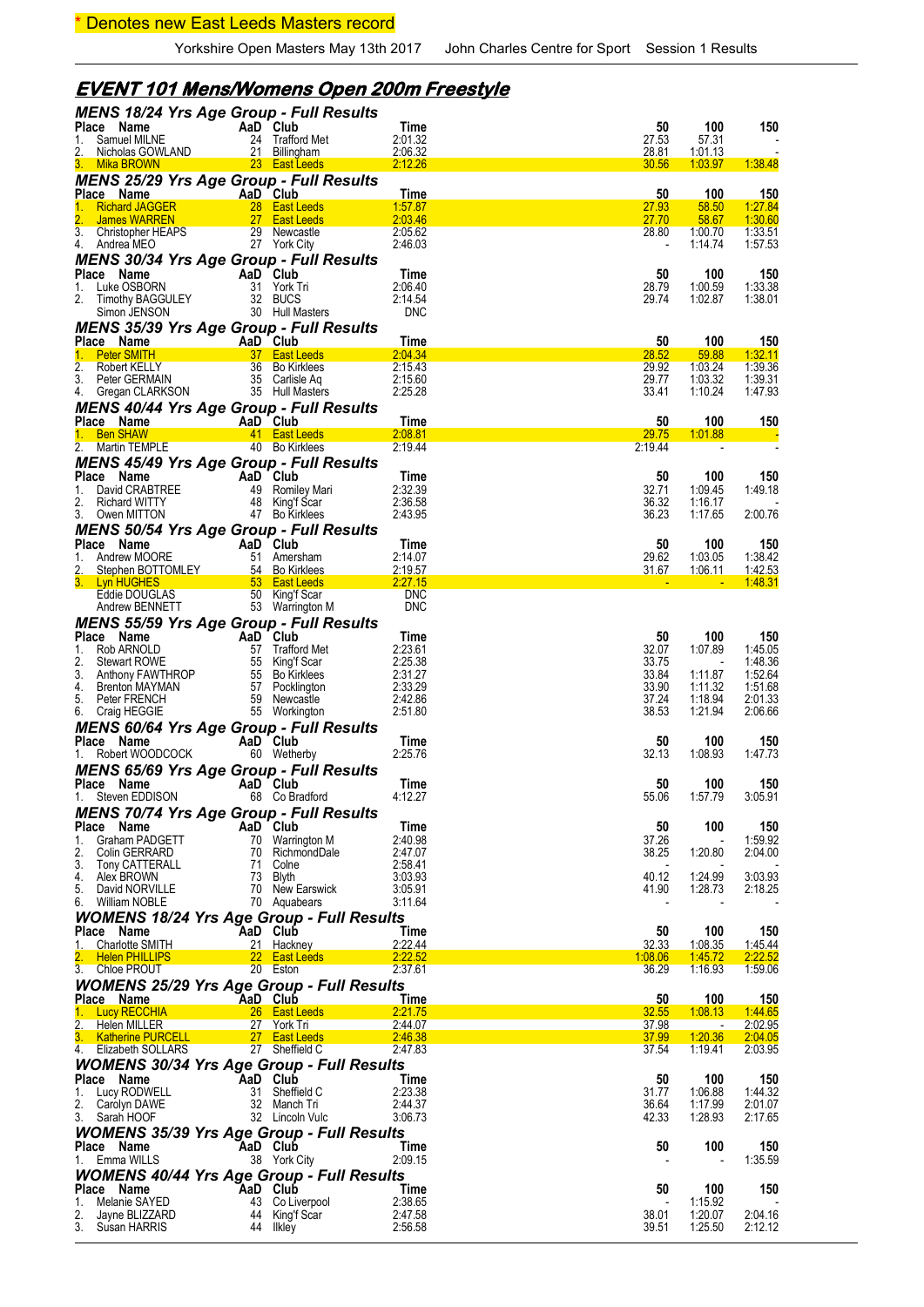| <b>WOMENS 45/49 Yrs Age Group - Full Results</b>                |     |                     |                 |             |                |         |
|-----------------------------------------------------------------|-----|---------------------|-----------------|-------------|----------------|---------|
| Place Name                                                      | AaD | Club                | Time            | 50          | 100            | 150     |
| Helen SADLER<br>1.                                              | 47  | <b>Trafford Met</b> | 2:17.40         | 1:08.07     | 1:43.33        |         |
| 2.<br>Alison MILLER                                             | 46  | Stourbridge         | 2:36.11         | 35.26       | 1:14.23        | 1:55.34 |
| 3.<br>Melissa BRITTEN                                           | 46  | Rotherham Mo        | 2:48.50         | 37.01       | 1:19.19        | 2:03.62 |
| Emma CHAPLIN<br>4.                                              | 46  | Co Chester          | 2:51.12         | 39.04       | 1:21.53        | 2:06.05 |
| <b>WOMENS 50/54 Yrs Age Group - Full Results</b>                |     |                     |                 |             |                |         |
| Place Name                                                      |     | AaD Club            | Time            | 50          | 100            | 150     |
| Kath MINGHELLA                                                  | 53  | King'f Scar         | 2:51.69         | 37.36       | 1:20.21        | 2:06.46 |
|                                                                 | 50  | Chapeltown          | 2:54.03         | 38.58       | 1:22.78        | 2:08.53 |
| 2. Lynne DAWSON<br><b>3.</b> Jayne DRESSER<br>4. Elizabeth SHAW |     | 54 East Leeds       | 3:02.49         | 42.19       | 1:27.98        | 2:16.37 |
|                                                                 | 51  | Otter               | 3:21.04         | 45.98       | 1:37.04        | 2:29.05 |
| <b>WOMENS 55/59 Yrs Age Group - Full Results</b>                |     |                     |                 |             |                |         |
| Place Name                                                      | AaD | Club                | Time            | 50          | 100            | 150     |
| Joan EDWARDS<br>1.                                              | 59  | Consett             | 2:34.05         | 1:14.30     |                | 1:54.48 |
| 2.<br>Verity DOBBIE                                             | 58  | Consett             | 2:39.97         | 36.82       | 1:17.22        | 1:59.46 |
| <b>WOMENS 60/64 Yrs Age Group - Full Results</b>                |     |                     |                 |             |                |         |
| Place Name                                                      | AaD | Club                | Time            | 50          | 100            | 150     |
| 1.<br>Diana KAYE                                                | 64  | <b>Bo Kirklees</b>  | 3:20.48         |             | 3:20.48        |         |
| 2.<br>Lindy WOODROW                                             | 63  | Co Sund'land        | 3:39.13         | 50.91       | 1:48.05        | 2:43.90 |
| Suzanne CLARKSON                                                | 62  | <b>Hull Masters</b> | <b>DNF</b>      |             |                |         |
| <b>WOMENS 65/69 Yrs Age Group - Full Results</b>                |     |                     |                 |             |                |         |
|                                                                 |     |                     |                 |             |                |         |
| Place Name<br><b>Gail DAFFERN</b>                               | 67  | AaD Club            | Time<br>3:41.59 | 50<br>49.05 | 100<br>1:46.57 | 150     |
| 1.                                                              |     | <b>East Leeds</b>   |                 |             |                | 2:43.83 |

# **EVENT 102 Womens Open 50m Breaststroke**

|    |       | 18/24 Yrs Age Group - Full Results<br><b>18/24 Yrs Age Crook</b><br><b>Place Name</b><br>1. Eleanor GRIFFIN 21 Tadcaster<br>2. Nisha DESAI 19 Tadcaster<br>3. Emily JONES 23 Saterleds<br>4. Rebecca SANDERSON 20 Bo Barnsley<br>5. Nighta RFNSON 23 Sheffield C<br>23 Saterled C<br>23 Saterl |                       |                                                         |                                                                                                                                                     |                |
|----|-------|------------------------------------------------------------------------------------------------------------------------------------------------------------------------------------------------------------------------------------------------------------------------------------------------|-----------------------|---------------------------------------------------------|-----------------------------------------------------------------------------------------------------------------------------------------------------|----------------|
|    |       |                                                                                                                                                                                                                                                                                                |                       |                                                         |                                                                                                                                                     | Time           |
|    |       |                                                                                                                                                                                                                                                                                                |                       |                                                         |                                                                                                                                                     | 35.83          |
|    |       |                                                                                                                                                                                                                                                                                                |                       |                                                         |                                                                                                                                                     | 38.58          |
|    |       |                                                                                                                                                                                                                                                                                                |                       |                                                         |                                                                                                                                                     | 38.83<br>53.66 |
|    |       |                                                                                                                                                                                                                                                                                                |                       |                                                         |                                                                                                                                                     | 55.35          |
|    |       |                                                                                                                                                                                                                                                                                                |                       |                                                         |                                                                                                                                                     |                |
|    |       | 25/29 Yrs Age Group - Full Results                                                                                                                                                                                                                                                             |                       |                                                         |                                                                                                                                                     |                |
|    |       | Place Name                                                                                                                                                                                                                                                                                     |                       | AaD Club                                                |                                                                                                                                                     | Time           |
| 1. |       | Helen MILLER                                                                                                                                                                                                                                                                                   |                       |                                                         | 27 York Tri                                                                                                                                         | 45.03          |
|    |       | 30/34 Yrs Age Group - Full Results                                                                                                                                                                                                                                                             |                       |                                                         |                                                                                                                                                     |                |
|    | Place | Name                                                                                                                                                                                                                                                                                           |                       | $A$ <b>aD</b> Club<br>30 Traffo<br>34 Bo Kir<br>32 Mand |                                                                                                                                                     | Time           |
|    |       | 1. Laura BOWDEN                                                                                                                                                                                                                                                                                |                       |                                                         | <b>Trafford Met</b>                                                                                                                                 | 39.02          |
| 2. |       | Beatrix LANGARA                                                                                                                                                                                                                                                                                |                       |                                                         | <b>Bo Kirklees</b>                                                                                                                                  | 39.92          |
| 3. |       | Carolyn DAWE                                                                                                                                                                                                                                                                                   |                       |                                                         | Manch Tri                                                                                                                                           | 42.03          |
|    |       | Rachel FOLLOWS                                                                                                                                                                                                                                                                                 |                       |                                                         | 30 Romiley Mari                                                                                                                                     | <b>DNC</b>     |
|    |       | 35/39 Yrs Age Group - Full Results                                                                                                                                                                                                                                                             |                       |                                                         |                                                                                                                                                     |                |
|    |       | Place Name<br>1. Suzanne WILLIAMS<br>2. Caroline MARSH<br>3. Tanya JOHNSON<br>3. Tanya JOHNSON<br>3. Tanya JOHNSON<br>3. Tanya JOHNSON<br>3. Boldon                                                                                                                                            |                       |                                                         |                                                                                                                                                     | Time           |
|    |       |                                                                                                                                                                                                                                                                                                |                       |                                                         | <b>Hull Masters</b>                                                                                                                                 | 41.02          |
|    |       |                                                                                                                                                                                                                                                                                                |                       |                                                         | <b>Bo Kirklees</b>                                                                                                                                  | 41.10          |
|    |       |                                                                                                                                                                                                                                                                                                |                       |                                                         |                                                                                                                                                     | 58.51          |
|    |       | 40/44 Yrs Age Group - Full Results                                                                                                                                                                                                                                                             |                       |                                                         |                                                                                                                                                     |                |
|    |       | Place Name                                                                                                                                                                                                                                                                                     |                       |                                                         | Press, Many Club<br>Many 42 East Leeds<br>ER 41 Eston<br>A4 Ilklev                                                                                  | <b>Time</b>    |
|    |       | 1. Sally EVERS                                                                                                                                                                                                                                                                                 |                       |                                                         |                                                                                                                                                     | 38.11          |
| 2. |       | Karen COULTER                                                                                                                                                                                                                                                                                  |                       |                                                         |                                                                                                                                                     | 42.55          |
|    |       | 3. Susan HARRIS                                                                                                                                                                                                                                                                                |                       |                                                         | 44 Ilkley                                                                                                                                           | 46.90          |
|    |       | 45/49 Yrs Age Group - Full Results                                                                                                                                                                                                                                                             |                       |                                                         |                                                                                                                                                     |                |
|    | Place | Name                                                                                                                                                                                                                                                                                           |                       | AaD Club                                                |                                                                                                                                                     | Time           |
|    |       | 1. Julie BOURNE                                                                                                                                                                                                                                                                                |                       | 48                                                      | Sheffield C                                                                                                                                         | 48.42          |
|    |       | 2. Jane SEDMAN                                                                                                                                                                                                                                                                                 |                       | 49                                                      | King'f Scar                                                                                                                                         | 49.76          |
|    |       | 3. Joanne SMITH                                                                                                                                                                                                                                                                                |                       |                                                         | 46 Boldon                                                                                                                                           | 50.00          |
|    |       | 50/54 Yrs Age Group - Full Results                                                                                                                                                                                                                                                             |                       |                                                         |                                                                                                                                                     |                |
|    |       | Place Name                                                                                                                                                                                                                                                                                     | an Salah<br>Kabupatèn | AaD Club                                                |                                                                                                                                                     | Time           |
|    |       | 1. Elizabeth SHAW                                                                                                                                                                                                                                                                              |                       | 51                                                      | Otter                                                                                                                                               | 43.30          |
|    |       | 2. Kirsten DURRANS                                                                                                                                                                                                                                                                             |                       |                                                         | 50 Bo Kirklees                                                                                                                                      | 44.01          |
|    |       |                                                                                                                                                                                                                                                                                                |                       |                                                         |                                                                                                                                                     |                |
|    |       |                                                                                                                                                                                                                                                                                                |                       |                                                         |                                                                                                                                                     |                |
|    |       |                                                                                                                                                                                                                                                                                                |                       |                                                         |                                                                                                                                                     | Time           |
|    |       |                                                                                                                                                                                                                                                                                                |                       |                                                         | New Earswick                                                                                                                                        | 51.61          |
|    |       |                                                                                                                                                                                                                                                                                                |                       |                                                         | <b>55/59 Yrs Age Group - Full Results<br/> Place Name AaD Club<br/> 1. Susanne GRIFFITHS 58 New Earswic<br/> 2. Michele NETTLETON 56 Asa Temp 2</b> | 57.80          |
|    |       |                                                                                                                                                                                                                                                                                                |                       |                                                         |                                                                                                                                                     |                |
|    |       | 60/64 Yrs Age Group - Full Results<br>Place Name                                                                                                                                                                                                                                               |                       | AaD Club                                                |                                                                                                                                                     | Time           |
|    |       | 1. Sally SHIELDS                                                                                                                                                                                                                                                                               | an Pa                 |                                                         | 63 Bo Kirklees                                                                                                                                      | 41.28          |
|    |       |                                                                                                                                                                                                                                                                                                |                       |                                                         |                                                                                                                                                     |                |
|    |       | 65/69 Yrs Age Group - Full Results                                                                                                                                                                                                                                                             |                       | AaD Club                                                |                                                                                                                                                     |                |
|    |       | Place Name<br>1. Hilary CRICK                                                                                                                                                                                                                                                                  |                       |                                                         | 68 East Leeds                                                                                                                                       | Time<br>48.59  |
|    |       | 2. Gail DAFFERN                                                                                                                                                                                                                                                                                |                       |                                                         | AaD Club<br>68 East Leeds<br>67 East Leeds                                                                                                          | 55.78          |

## **EVENT 103 Mens Open 50m Breaststroke**

|         | 18/24 Yrs Age Group - Full Results    |          |                   |             |
|---------|---------------------------------------|----------|-------------------|-------------|
|         | Place Name                            | AaD Club |                   | Time        |
|         | 1. Ben TAYLOR-WALSH                   | 19       | <b>East Leeds</b> | 29.27       |
|         | 25/29 Yrs Age Group - Full Results    |          |                   |             |
|         | Place Name                            | AaD Club |                   | <b>Time</b> |
| $1_{-}$ | Alexandros MITROPOULOS 28 Sheffield C |          |                   | 31.23       |
|         | 2. Dean HEAPS                         | 25       | Preston           | 31.57       |
|         | 3. Christopher UNSWORTH 26 Tadcaster  |          |                   | 31.84       |
|         | 30/34 Yrs Age Group - Full Results    |          |                   |             |
|         | Place Name                            | AaD Club |                   | Time        |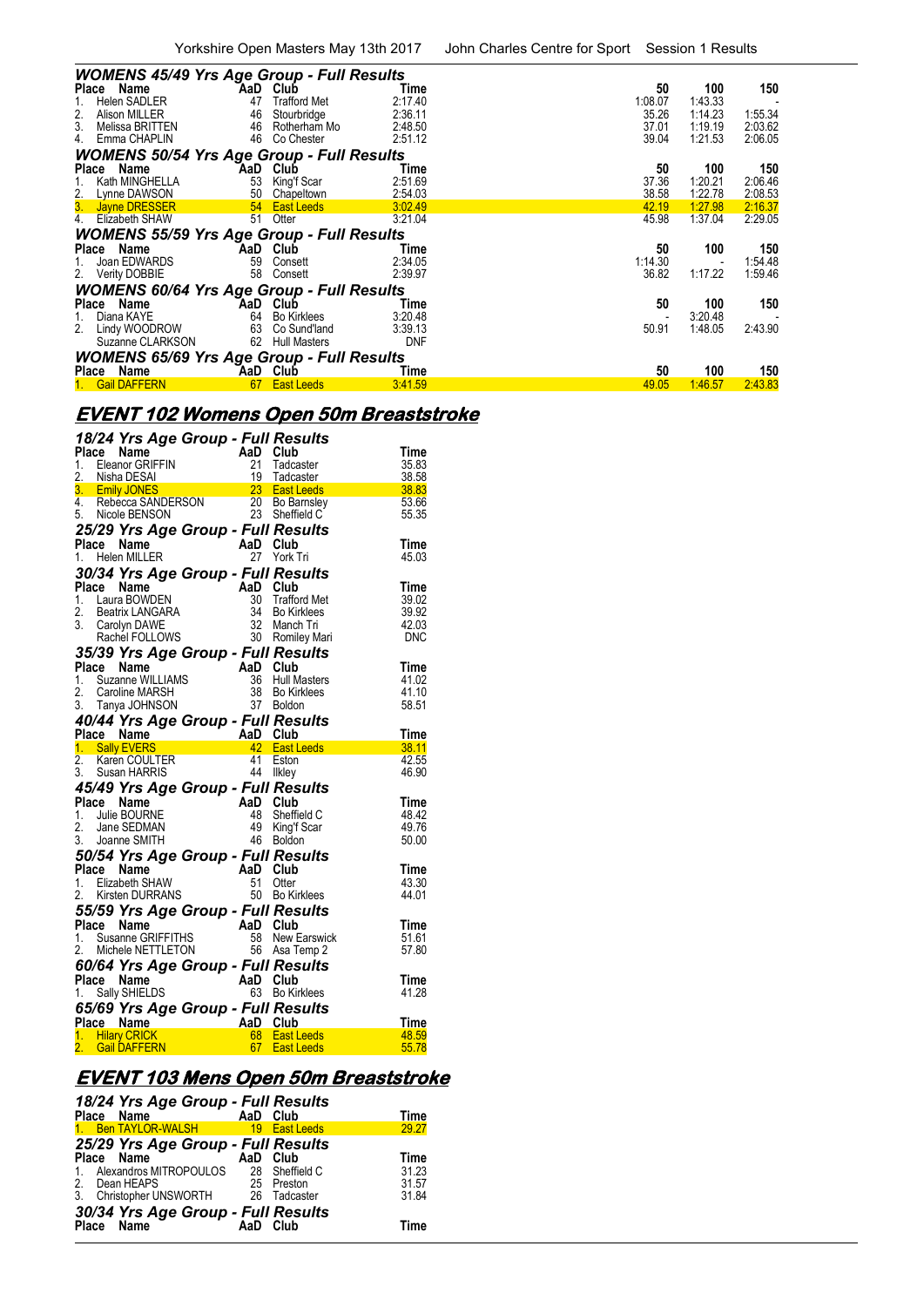| 1.               |                                                                                                                                                                                                                                                                                                                                                                                            |                   | 33 East Leeds<br>34 Co Sund'lar  | 29.58          |
|------------------|--------------------------------------------------------------------------------------------------------------------------------------------------------------------------------------------------------------------------------------------------------------------------------------------------------------------------------------------------------------------------------------------|-------------------|----------------------------------|----------------|
| $\overline{2}$ . | <mark>Alistair CRAWFORD</mark><br>Mark ROBINSON<br>Neil RYAN<br>Graham KENNEDY                                                                                                                                                                                                                                                                                                             |                   | Co Sund'land                     | 33.02          |
| 3.               | Neil RYAN                                                                                                                                                                                                                                                                                                                                                                                  | 34                | Romiley Mari                     | 33.51          |
| 4.               |                                                                                                                                                                                                                                                                                                                                                                                            |                   | 33 Boldon                        | 35.96          |
|                  | Graham KENNEDY                                                                                                                                                                                                                                                                                                                                                                             |                   |                                  |                |
|                  | 35/39 Yrs Age Group - Full Results                                                                                                                                                                                                                                                                                                                                                         |                   |                                  |                |
|                  | Place Name<br>1. Richard DERDOWSKI <b>AD Club</b><br>2. Chris KNEE 38 Bo Kirklees<br>3. John MAJOR 38 Hull Masters<br>4. Phil HORNER                                                                                                                                                                                                                                                       |                   |                                  | Time           |
|                  |                                                                                                                                                                                                                                                                                                                                                                                            |                   |                                  | <u>31.75</u>   |
|                  |                                                                                                                                                                                                                                                                                                                                                                                            |                   |                                  | <u>32.55</u>   |
|                  |                                                                                                                                                                                                                                                                                                                                                                                            |                   |                                  | 34.27          |
|                  |                                                                                                                                                                                                                                                                                                                                                                                            |                   |                                  | 36.48          |
|                  | 5. Matthew COOPER                                                                                                                                                                                                                                                                                                                                                                          |                   | 39 Eston<br>36 Middlesboro       | 41.24          |
|                  |                                                                                                                                                                                                                                                                                                                                                                                            |                   |                                  |                |
|                  | 40/44 Yrs Age Group - Full Results<br><b>44 Yrs </b><br>ce Name<br>Andrew COOPER<br>Philip ROBERTSON<br><sup>2</sup> Pocklington<br><sup>2</sup> Pocklington<br><sup>2</sup> Pocklington<br><sup>2</sup> Pocklington<br><sup>2</sup> Pocklington<br><sup>2</sup> Pocklington<br><sup>2</sup> Pocklington<br><sup>2</sup> Pocklington<br><sup>2</sup> Pocklington<br><sup>2</sup> Pocklingt |                   |                                  |                |
|                  | Place Name                                                                                                                                                                                                                                                                                                                                                                                 |                   |                                  | Time           |
|                  | 1. Andrew COOPER                                                                                                                                                                                                                                                                                                                                                                           |                   |                                  | 30.78          |
| 2.               |                                                                                                                                                                                                                                                                                                                                                                                            |                   |                                  | 37.97          |
| 3.               | Kevin PICKERING                                                                                                                                                                                                                                                                                                                                                                            |                   |                                  | 38.52          |
|                  |                                                                                                                                                                                                                                                                                                                                                                                            |                   |                                  | DNC            |
|                  | 45/49 Yrs Age Group - Full Results                                                                                                                                                                                                                                                                                                                                                         |                   |                                  |                |
|                  |                                                                                                                                                                                                                                                                                                                                                                                            |                   |                                  |                |
|                  | <b>Place Name</b><br><b>Place Name AD Club</b><br>1. Steven HORNER 45 Eston 34.59<br>2. Andrew ATKINSON 45 East Leeds 35.18<br><sup>2</sup> Ken FLETT 45 Chesterfield 35.53<br>36.63                                                                                                                                                                                                       |                   |                                  |                |
|                  |                                                                                                                                                                                                                                                                                                                                                                                            |                   |                                  |                |
|                  |                                                                                                                                                                                                                                                                                                                                                                                            |                   |                                  |                |
|                  |                                                                                                                                                                                                                                                                                                                                                                                            |                   |                                  |                |
|                  |                                                                                                                                                                                                                                                                                                                                                                                            | 48<br>45          | Colne                            | 36.63          |
|                  |                                                                                                                                                                                                                                                                                                                                                                                            |                   | Sheffield C                      | 38.29          |
|                  | 3. Notific Letter<br>5. Gary THURSFIELD<br>6. Gary THOMAS<br>7. Dishard WITTY                                                                                                                                                                                                                                                                                                              | 46                | Corby                            | 40.36          |
| 7.               | Richard WITTY                                                                                                                                                                                                                                                                                                                                                                              |                   | 48 King't Scar<br>45 Bo Barnsley | 44.84          |
| 8.               | Lawrence SAVAGE                                                                                                                                                                                                                                                                                                                                                                            |                   |                                  | 45.06          |
|                  |                                                                                                                                                                                                                                                                                                                                                                                            |                   |                                  |                |
|                  |                                                                                                                                                                                                                                                                                                                                                                                            |                   |                                  |                |
|                  | 50/54 Yrs Age Group - Full Results                                                                                                                                                                                                                                                                                                                                                         |                   |                                  |                |
|                  | Place Name                                                                                                                                                                                                                                                                                                                                                                                 |                   |                                  |                |
| 1.               |                                                                                                                                                                                                                                                                                                                                                                                            |                   |                                  |                |
|                  |                                                                                                                                                                                                                                                                                                                                                                                            |                   |                                  |                |
|                  | e Name and AaD Club<br>Stephen TYLER 53 Colne 41.71<br>Paul WHITTAKER 53 East Leeds DQ 3                                                                                                                                                                                                                                                                                                   |                   |                                  |                |
|                  | 55/59 Yrs Age Group - Full Results<br>Place Name                                                                                                                                                                                                                                                                                                                                           |                   |                                  | Time           |
|                  | 1. Gordon BELBIN                                                                                                                                                                                                                                                                                                                                                                           |                   |                                  | 32.86          |
| 2.               |                                                                                                                                                                                                                                                                                                                                                                                            |                   |                                  | 35.63          |
| 3.               |                                                                                                                                                                                                                                                                                                                                                                                            |                   |                                  | 35.90          |
|                  |                                                                                                                                                                                                                                                                                                                                                                                            |                   |                                  | 35.97          |
| <u>4.</u><br>5.  |                                                                                                                                                                                                                                                                                                                                                                                            |                   |                                  |                |
| 6.               |                                                                                                                                                                                                                                                                                                                                                                                            |                   |                                  | 36.28<br>37.24 |
|                  | Container Manner Manner Manner Manner Manner Manner Manner (School School School School School School School School School School School School School School School School School School School School School School School S                                                                                                                                                             |                   |                                  |                |
|                  | 60/64 Yrs Age Group - Full Results                                                                                                                                                                                                                                                                                                                                                         |                   |                                  |                |
|                  | Place Name                                                                                                                                                                                                                                                                                                                                                                                 | AaD Club          |                                  | Time           |
| 1.               | John WEAVER                                                                                                                                                                                                                                                                                                                                                                                |                   | 63 Aquabears                     | 42.98          |
|                  |                                                                                                                                                                                                                                                                                                                                                                                            |                   |                                  |                |
|                  | 65/69 Yrs Age Group - Full Results                                                                                                                                                                                                                                                                                                                                                         |                   | Club                             |                |
|                  | Place Name                                                                                                                                                                                                                                                                                                                                                                                 |                   |                                  | Time           |
| 1.               | Brian TAYLOR                                                                                                                                                                                                                                                                                                                                                                               |                   | Adwick                           | 37.80          |
| 2.               | Godfrey GREEN                                                                                                                                                                                                                                                                                                                                                                              | $AaD$<br>67<br>68 | Co Lincoln P                     | 42.42          |
| 3.               | Steven EDDISON                                                                                                                                                                                                                                                                                                                                                                             | 68                | Co Bradford                      | 55.47          |
|                  | 70/74 Yrs Age Group - Full Results                                                                                                                                                                                                                                                                                                                                                         |                   |                                  |                |
|                  | Place Name                                                                                                                                                                                                                                                                                                                                                                                 | AaD Club          |                                  | Time           |
|                  |                                                                                                                                                                                                                                                                                                                                                                                            |                   | 73 Co Sund'land                  | 44.38          |
|                  | $\frac{1}{75}$ Norman STEPHENSON                                                                                                                                                                                                                                                                                                                                                           |                   |                                  |                |
|                  |                                                                                                                                                                                                                                                                                                                                                                                            |                   |                                  |                |
|                  |                                                                                                                                                                                                                                                                                                                                                                                            |                   |                                  | Time           |
|                  |                                                                                                                                                                                                                                                                                                                                                                                            |                   |                                  | 43.40          |
|                  |                                                                                                                                                                                                                                                                                                                                                                                            |                   |                                  | 48.78<br>49.09 |

# **EVENT 104 Womens Open 100m Butterfly**

| 18/24 Yrs Age Group - Full Results |          |              |         |       |
|------------------------------------|----------|--------------|---------|-------|
| Place Name                         | AaD Club |              | Time    | 50    |
| Rebecca BRITTEN<br>$1_{\cdot}$     | 20       | Rotherham Mo | 1:09.04 | 33.13 |
| 2.<br>Charlotte SMITH              | 21       | Hackney      | 1:11.91 | 35.29 |
| 3. Danielle DUNN                   | 20       | Eston        | 1:15.18 | 33.60 |
| 25/29 Yrs Age Group - Full Results |          |              |         |       |
| Place Name                         | AaD Club |              | Time    | 50    |
| 1. Rebecca PEARSON                 | 26       | Chesterfield | 1:11.80 | 34.23 |
| 40/44 Yrs Age Group - Full Results |          |              |         |       |
| Place Name                         | AaD Club |              | Time    | 50    |
| 1. Melanie SAYED                   | 43       | Co Liverpool | 1:23.32 | 39.02 |
| 50/54 Yrs Age Group - Full Results |          |              |         |       |
| Place Name                         | AaD      | Club         | Time    | 50    |
| Judy BROWN<br>1.                   | 53       | Warrington M | 1:14.03 | 35.08 |

# **EVENT 105 Mens Open 100m Butterfly**

| 18/24 Yrs Age Group - Full Results |          |                |         |       |
|------------------------------------|----------|----------------|---------|-------|
| Place Name                         | AaD Club |                | Time    | 50    |
| Nicholas GOWLAND<br>1.             | 21       | Billingham     | 59.25   | 28.18 |
| 2. Brodie BENSON                   |          | 18 Sheffield C | 1:05.43 | 28.76 |
| 25/29 Yrs Age Group - Full Results |          |                |         |       |
| Place Name                         | AaD Club |                | Time    | 50    |
| 1. Richard JAGGER                  |          | 28 East Leeds  | 1:00.56 | 28.64 |
| 30/34 Yrs Age Group - Full Results |          |                |         |       |
| Place Name                         | AaD Club |                | Time    | 50    |
| 1. Alistair CRAWFORD               |          | 33 East Leeds  | 1:01.83 | 28.04 |
| 35/39 Yrs Age Group - Full Results |          |                |         |       |
| Place<br>Name                      | AaD Club |                | Time    | 50    |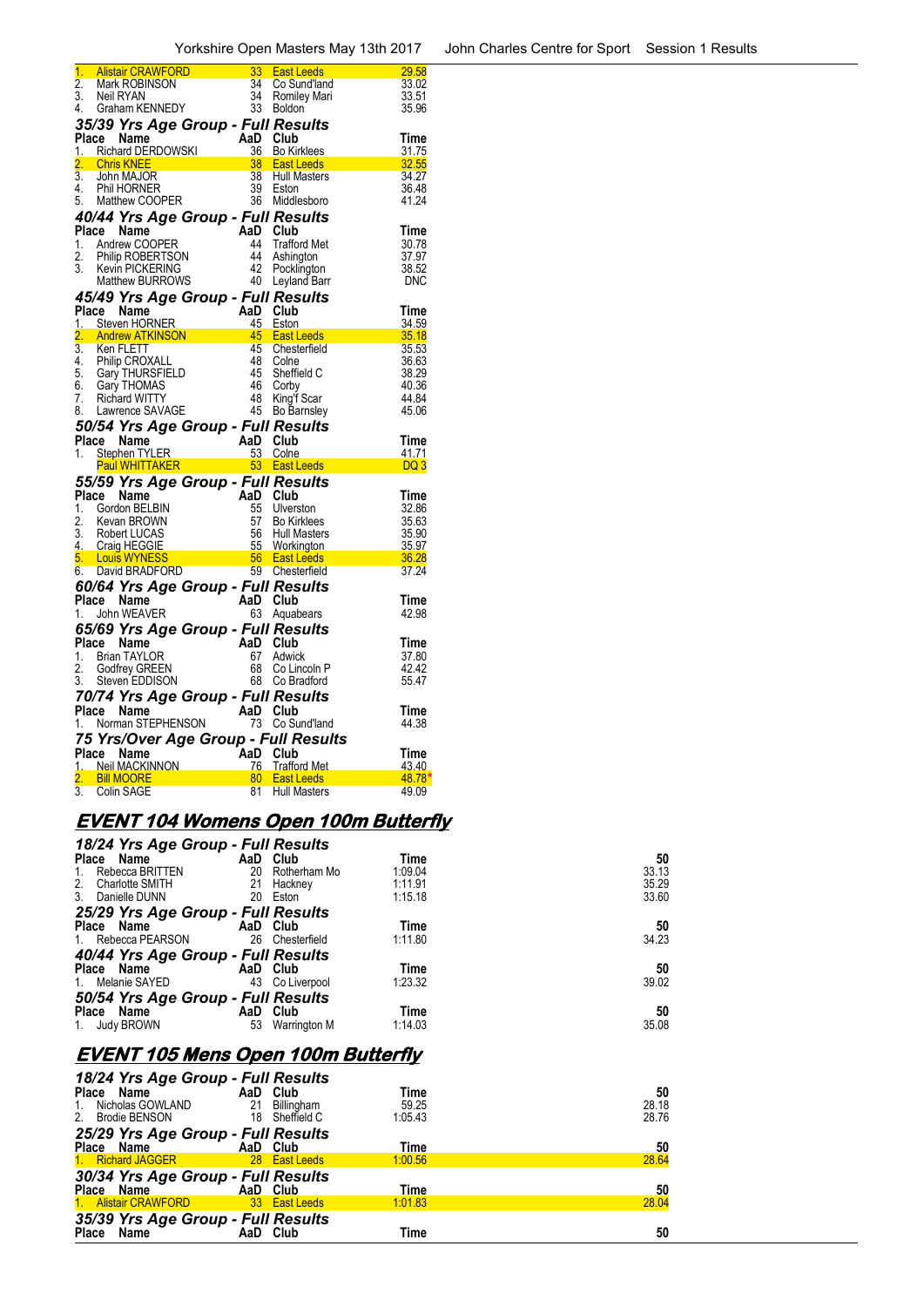|    |                                                       |                           |                                                      |                                  | Yorkshire Open Masters May 13th 2017 John Charles Centre for Sport Session 1 Results |                |  |
|----|-------------------------------------------------------|---------------------------|------------------------------------------------------|----------------------------------|--------------------------------------------------------------------------------------|----------------|--|
| 2. | 1. Philip WOODS<br>Matthew COOPER<br>David STANIFORTH |                           | 39 Warrington M<br>36 Middlesboro<br>37 Hull Masters | 1:08.79<br>1:13.72<br><b>DNC</b> |                                                                                      | 30.77<br>34.65 |  |
|    | 40/44 Yrs Age Group - Full Results                    |                           |                                                      |                                  |                                                                                      |                |  |
|    | Place Name                                            | <b>Example 2</b> AaD Club |                                                      | Time                             |                                                                                      | 50             |  |
|    | 1. Gavin CHAMBERS                                     |                           | 40 Sheffield C                                       | 1:16.16                          |                                                                                      | 34.41          |  |
|    | Graeme ATHERTON                                       |                           | 42 Warrington M                                      | <b>DNC</b>                       |                                                                                      |                |  |
|    | Timothy GLEESON                                       |                           | 43 Co Sheffield                                      | <b>DNC</b>                       |                                                                                      |                |  |
|    | 45/49 Yrs Age Group - Full Results                    |                           |                                                      |                                  |                                                                                      |                |  |
|    | Place Name                                            | AaD Club                  |                                                      | Time                             |                                                                                      | 50             |  |
|    | 1. Steven HORNER                                      |                           | 45 Eston                                             | 1:11.93                          |                                                                                      | 32.64          |  |
|    | 50/54 Yrs Age Group - Full Results                    |                           |                                                      |                                  |                                                                                      |                |  |
|    | Place Name                                            |                           | AaD Club                                             | Time                             |                                                                                      | 50             |  |
|    | 1. Russell MASON                                      |                           | 54 Warrington M                                      | 1:07.65                          |                                                                                      | 31.49          |  |
|    | 2. Arthur APLIN                                       |                           | 54 Newcastle                                         | 1:30.72                          |                                                                                      | 41.45          |  |
|    | 55/59 Yrs Age Group - Full Results                    |                           |                                                      |                                  |                                                                                      |                |  |
|    | Place Name                                            | AaD Club                  |                                                      | Time                             |                                                                                      | 50             |  |
|    | 1. Rob ARNOLD                                         |                           | 57 Trafford Met                                      | 1:17.71                          |                                                                                      | 37.82          |  |
|    | 2. Gerald KELLEHER                                    |                           | 59 Warrington M                                      | 1:23.26                          |                                                                                      | 39.07          |  |
|    | 60/64 Yrs Age Group - Full Results                    |                           |                                                      |                                  |                                                                                      |                |  |
|    | Place Name                                            |                           | AaD Club                                             | Time                             |                                                                                      | 50             |  |
|    | Christopher BROWN                                     |                           | 64 Co Bradford                                       | <b>DNC</b>                       |                                                                                      |                |  |
|    | 70/74 Yrs Age Group - Full Results                    |                           |                                                      |                                  |                                                                                      |                |  |
|    | Place Name                                            | AaD Club                  |                                                      | Time                             |                                                                                      | 50             |  |
|    | Norman STEPHENSON                                     |                           | 73 Co Sund'land                                      | <b>DNC</b>                       |                                                                                      |                |  |
|    |                                                       |                           |                                                      |                                  |                                                                                      |                |  |

# **EVENT 106 Womens Open 200m IM**

| 18/24 Yrs Age Group - Full Results         |          |                    |            |       |         |             |
|--------------------------------------------|----------|--------------------|------------|-------|---------|-------------|
| Place Name                                 | AaD Club |                    | Time       | 50    | 100     | 150         |
| <b>Emily JONES</b>                         | 23       | <b>East Leeds</b>  | 2:41.14    | 35.60 | 1:15.74 | 2:04.80     |
| $\frac{2}{3}$ .<br><b>Rebecca GARFORTH</b> | 21       | <b>East Leeds</b>  | 2:44.20    | 33.32 | 1:15.63 | 2:05.86     |
| <b>Helen PHILLIPS</b>                      |          | 22 East Leeds      | 2:44.85    | 35.08 | 1:19.32 | 2:07.64     |
| 4. Holly GLOSSOP                           |          | 18 Sheffield C     | 2:59.24    | 37.39 | 1:24.25 | 2:19.16     |
| 25/29 Yrs Age Group - Full Results         |          |                    |            |       |         |             |
| Place Name                                 | AaD Club |                    | Time       | 50    | 100     | 150         |
| 1. Lucy RECCHIA                            |          | 26 East Leeds      | 2:43.14    | 36.15 | 1:19.85 | 2:06.94     |
| 2. Helen MILLER                            |          | 27 York Tri        | 3:08.11    | 42.96 | 1:30.85 | 2:25.31     |
| 30/34 Yrs Age Group - Full Results         |          |                    |            |       |         |             |
| Place Name                                 | AaD      | Club               | Time       | 50    | 100     | 150         |
| Sarah HOOF                                 |          | 32 Lincoln Vulc    | <b>DNC</b> |       |         |             |
| 35/39 Yrs Age Group - Full Results         |          |                    |            |       |         |             |
| Place Name                                 | AaD Club |                    | Time       | 50    | 100     | 150         |
| Emma WILLS                                 | 38       | York City          | 2:29.49    | 34.21 | 1:09.49 | 1:56.04     |
| 2.<br>Caroline MARSH                       | 38       | <b>Bo Kirklees</b> | 2:52.62    | 39.11 | 1:22.76 | 2:12.46     |
| 40/44 Yrs Age Group - Full Results         |          |                    |            |       |         |             |
| Place Name                                 | AaD Club |                    | Time       | 50    | 100     | 150         |
| Melanie SAYED                              | 43       | Co Liverpool       | 2:59.55    | 38.89 | 1:27.42 | 2:20.43     |
| 45/49 Yrs Age Group - Full Results         |          |                    |            |       |         |             |
| Place Name                                 | AaD Club |                    | Time       | 50    | 100     | 150         |
| 1. Emma CHAPLIN                            | 46       | Co Chester         | 3:18.68    | 43.32 | 1:35.76 | 2:31.80     |
| 50/54 Yrs Age Group - Full Results         |          |                    |            |       |         |             |
| Place Name                                 | AaD Club |                    | Time       | 50    | 100     | 150         |
| <b>Judy BROWN</b>                          |          | 53 Warrington M    | 2:40.67    | 36.58 | 1:15.71 | 2:04.61     |
| 2. Karen GRAHAM                            |          | 52 East Leeds      | 2:45.98    | 34.14 | 1:20.21 | 2:07.63     |
| 65/69 Yrs Age Group - Full Results         |          |                    |            |       |         |             |
| Place Name                                 | AaD Club |                    | Time       | 50    | 100     | <u> 150</u> |
| 1. Hilary CRICK                            |          | 68 East Leeds      | $3.55.19*$ | 56.58 | 1:58.22 |             |

# **EVENT 107 Mens Open 200m IM**

| 18/24 Yrs Age Group - Full Results      |                      |         |         |         |         |
|-----------------------------------------|----------------------|---------|---------|---------|---------|
| Place Name                              | AaD Club             | Time    | 50      | 100     | 150     |
| 1. Thomas BARTRAM 23 York City          |                      | 2:31.99 | 32.91   | 1:11.47 | 1:55.29 |
| 25/29 Yrs Age Group - Full Results      |                      |         |         |         |         |
| Place Name                              | AaD Club             | Time    | 50      | 100     | 150     |
| 1. James WARREN                         | <b>27 East Leeds</b> | 2:18.78 | 28.62   | 1:04.61 | 1:45.77 |
| 2. Dean HEAPS<br>25 Preston             |                      | 2:26.36 | 30.71   | 1:09.73 | 1:49.73 |
| 35/39 Yrs Age Group - Full Results      |                      |         |         |         |         |
| <b>Example 2 AaD</b> Club<br>Place Name |                      | Time    | 50      | 100     | 150     |
| Stewart WORTHY<br>1.                    | 39 Bo Kirklees       | 2:27.53 | 30.67   |         | 1:51.54 |
| 2. Peter GERMAIN<br>3. Matthew COOPER   | 35 Carlisle Ag       | 2:35.42 | 32.84   | 1:14.71 |         |
|                                         | 36 Middlesboro       | 2:48.96 | 34.91   | 1:21.42 | 2:09.89 |
| 40/44 Yrs Age Group - Full Results      |                      |         |         |         |         |
| Place Name                              | AaD Club             | Time    | 50      | 100     | 150     |
| Andrew COOPER<br>1.                     | 44 Trafford Met      | 2:25.21 | 31.04   | 1:09.30 | 1:52.05 |
|                                         | 40 Bo Kirklees       | 2:43.76 | 36.27   | 1:18.80 | 2:07.31 |
| 2. Martin TEMPLE<br>3. Gavin CHAMBERS   | 40 Sheffield C       | 2:57.71 | 34.55   | 1:20.87 | 2:15.61 |
| 45/49 Yrs Age Group - Full Results      |                      |         |         |         |         |
| Place Name<br>AaD Club                  |                      | Time    | 50      | 100     | 150     |
| 1. Philip CROXALL<br>48                 | Colne                | 2:41.81 | 1:22.09 |         | 2:07.22 |
| 50/54 Yrs Age Group - Full Results      |                      |         |         |         |         |
| Place Name                              | AaD Club             | Time    | 50      | 100     | 150     |
| 1. Stephen BOTTOMLEY 54 Bo Kirklees     |                      | 2:38.52 | 35.73   | 1:14.50 | 2:01.69 |
| 55/59 Yrs Age Group - Full Results      |                      |         |         |         |         |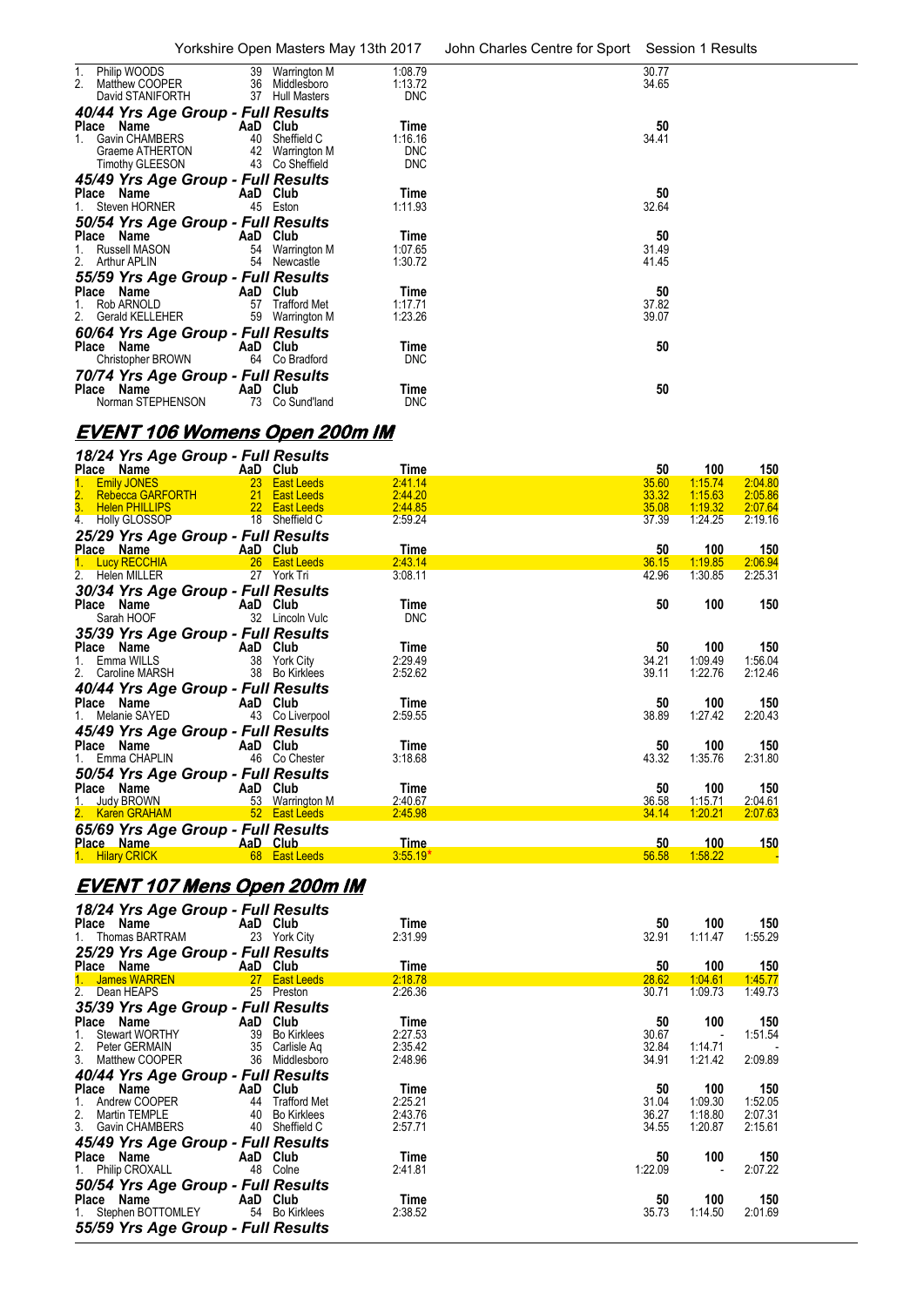| Place           | Name                               | AaD | Club                | Time    | 50    | 100     | 150     |  |
|-----------------|------------------------------------|-----|---------------------|---------|-------|---------|---------|--|
|                 | Stephen ALLEN                      | 57  | <b>Hull Masters</b> | 2:44.18 | 34.19 | 1:15.81 | 2:04.21 |  |
| 2.              | Anthony FAWTHROP                   | 55  | <b>Bo Kirklees</b>  | 2:49.15 | 35.10 | 1:21.75 | 2:11.14 |  |
|                 | 3. Brenton MAYMAN                  | 57  | Pocklington         | 3:14.50 | 40.17 | 1:35.56 | 2:31.35 |  |
|                 | 65/69 Yrs Age Group - Full Results |     |                     |         |       |         |         |  |
| Place           | Name                               |     | AaD Club            | Time    | 50    | 100     | 150     |  |
| 1.              | Brian TAYLOR                       | 67  | Adwick              | 3:14.15 | 41.13 | 1:32.41 | 2:26.94 |  |
|                 | 2. Graeme SHUTT                    | 68  | Co Sund'land        | 3:56.04 | 50.30 | 1:50.05 | 3:01.10 |  |
|                 | 70/74 Yrs Age Group - Full Results |     |                     |         |       |         |         |  |
|                 | Place Name                         |     | AaD Club            | Time    | 50    | 100     | 150     |  |
|                 | Graham PADGETT                     | 70  | Warrington M        | 3:07.59 | 41.67 | 2:24.55 | 3:07.59 |  |
| $\frac{2}{3}$ . | <b>Tony CATTERALL</b>              | 71  | Colne               | 3:26.47 | 48.37 | 1:42.57 | 2:40.67 |  |
|                 | Norman STEPHENSON                  | 73  | Co Sund'land        | 3:29.15 | 46.27 | 1:41.45 | 2:41.27 |  |
| 4.              | William NOBLE                      | 70  | Aquabears           | 3:35.07 | 40.19 | 1:35.97 | 2:42.79 |  |
|                 | 5. Alex BROWN                      | 73  | <b>Blyth</b>        | 3:37.64 | 43.68 | 1:45.47 | 2:49.16 |  |

# **EVENT 108 Womens Open 50m Freestyle**

|          | 18/24 Yrs Age Group - Full Results                                                                                                                                                                                                           |          |                                                                                                                                                                                                                                      |                                                                                                                                                                                                                                                       |
|----------|----------------------------------------------------------------------------------------------------------------------------------------------------------------------------------------------------------------------------------------------|----------|--------------------------------------------------------------------------------------------------------------------------------------------------------------------------------------------------------------------------------------|-------------------------------------------------------------------------------------------------------------------------------------------------------------------------------------------------------------------------------------------------------|
| 1.       | Place Name<br>Nisha DESAI                                                                                                                                                                                                                    | AaD Club | 19 Tadcaster                                                                                                                                                                                                                         | Time<br>29.56                                                                                                                                                                                                                                         |
|          | 2. Danielle DUNN                                                                                                                                                                                                                             |          | 20 Eston                                                                                                                                                                                                                             | 29.71                                                                                                                                                                                                                                                 |
|          |                                                                                                                                                                                                                                              |          |                                                                                                                                                                                                                                      | <b>3. Emily JONES 23 East Leeds 29.74</b><br><b>4. Eleanor GRIFFIN</b> 21 Tadcaster 30.36<br><b>5. Rosemary KINCAID</b> 24 Preston 30.54<br><b>6. Tamesha DENNIS</b> 18 Sheffield C 30.81<br><b>6. Tamesha DENNIS</b> 18 Sheffield C 30.81            |
|          |                                                                                                                                                                                                                                              |          |                                                                                                                                                                                                                                      |                                                                                                                                                                                                                                                       |
|          |                                                                                                                                                                                                                                              |          |                                                                                                                                                                                                                                      |                                                                                                                                                                                                                                                       |
|          | 5. Rosemary KINCAID<br>6. Tamesha DENNIS<br>7. Charlotte SMITH                                                                                                                                                                               |          |                                                                                                                                                                                                                                      | 30.54<br>18 Sheffield C<br>21 Hackney<br>8. Rebecca GARFORTH<br>9. Chloe PROUT<br>10. Stephanie SENIOR<br>10. Stephanie SENIOR<br>12. Nicole BENSON<br>12. Nicole BENSON<br>12. Nicole BENSON<br>12. Nicole BENSON<br>12. Nicole BENSON<br>12. Nicole |
|          |                                                                                                                                                                                                                                              |          |                                                                                                                                                                                                                                      |                                                                                                                                                                                                                                                       |
|          |                                                                                                                                                                                                                                              |          |                                                                                                                                                                                                                                      |                                                                                                                                                                                                                                                       |
|          |                                                                                                                                                                                                                                              |          |                                                                                                                                                                                                                                      |                                                                                                                                                                                                                                                       |
|          |                                                                                                                                                                                                                                              |          |                                                                                                                                                                                                                                      |                                                                                                                                                                                                                                                       |
|          | 25/29 Yrs Age Group - Full Results                                                                                                                                                                                                           |          |                                                                                                                                                                                                                                      |                                                                                                                                                                                                                                                       |
|          | <b>Profile PEARSON</b><br>Rebecca PEARSON 26 Chest<br>Betsy GREEN 26 Chest<br>Pears<br>Place Name                                                                                                                                            |          |                                                                                                                                                                                                                                      | Time                                                                                                                                                                                                                                                  |
|          |                                                                                                                                                                                                                                              |          |                                                                                                                                                                                                                                      | 29.19<br>30.37                                                                                                                                                                                                                                        |
|          |                                                                                                                                                                                                                                              |          |                                                                                                                                                                                                                                      | 33.70                                                                                                                                                                                                                                                 |
|          | 1. Rebecca PEARSON<br>2. Betsy GREEN<br>2. Betsy GREEN<br>3. Hannah ROBSON<br>4. Helen MILLER<br>5. Katherine PURCELL<br>5. Katherine PURCELL<br>5. The MILLER<br>27 York Tri                                                                |          |                                                                                                                                                                                                                                      | 33.88                                                                                                                                                                                                                                                 |
|          |                                                                                                                                                                                                                                              |          |                                                                                                                                                                                                                                      | 34.39                                                                                                                                                                                                                                                 |
|          | <b>30/34 Yrs Age Group - Full Results<br/>Place Name AaD Club<br/>1. Lucy RODWELL 31 Sheffield C<br/>2. Beatrix LANGARA 34 Bo Kirklees</b>                                                                                                   |          |                                                                                                                                                                                                                                      |                                                                                                                                                                                                                                                       |
|          |                                                                                                                                                                                                                                              |          |                                                                                                                                                                                                                                      | Time<br>29.82                                                                                                                                                                                                                                         |
|          |                                                                                                                                                                                                                                              |          |                                                                                                                                                                                                                                      | 35.49                                                                                                                                                                                                                                                 |
|          | 35/39 Yrs Age Group - Full Results                                                                                                                                                                                                           |          |                                                                                                                                                                                                                                      |                                                                                                                                                                                                                                                       |
|          | Place Name                                                                                                                                                                                                                                   |          |                                                                                                                                                                                                                                      | Time                                                                                                                                                                                                                                                  |
| 1.       | Company of the Manne Manne Manne Manne Manne Manne Manne Manne Manne Manne Manne Manne Manne Manne Manne Manne Manne Manne Manne Manne Manne Manne Manne Manne Manne Manne Manne Manne Manne Manne Manne Manne Manne Manne Man<br>Emma WILLS |          | 38 York City                                                                                                                                                                                                                         | 28.69                                                                                                                                                                                                                                                 |
| 2.       |                                                                                                                                                                                                                                              |          | 36 Hull Masters<br>37 Boldon                                                                                                                                                                                                         | 32.20                                                                                                                                                                                                                                                 |
|          | 3. Tanya JOHNSON                                                                                                                                                                                                                             |          |                                                                                                                                                                                                                                      | 45.14                                                                                                                                                                                                                                                 |
|          |                                                                                                                                                                                                                                              |          | <b>40/44 Yrs Age Group - Full Results<br/> Place Name AaD Club<br/> 1. Sally EVERS 42 East Leeds<br/> 2. Karen COULTER 41 Eston<br/> 3. Jayne BLIZZARD 44 King'f Scar<br/> 4. Susan HARRIS 44 Ilkley</b>                             | Time                                                                                                                                                                                                                                                  |
|          |                                                                                                                                                                                                                                              |          |                                                                                                                                                                                                                                      | 29.73                                                                                                                                                                                                                                                 |
|          |                                                                                                                                                                                                                                              |          |                                                                                                                                                                                                                                      | 31.77                                                                                                                                                                                                                                                 |
|          |                                                                                                                                                                                                                                              |          |                                                                                                                                                                                                                                      | 34.94                                                                                                                                                                                                                                                 |
|          | 4. Susan HARRIS<br>5. Sarah TAYLOR                                                                                                                                                                                                           |          | 44 Ilkley<br>41 Eston                                                                                                                                                                                                                | 34.96<br>36.42                                                                                                                                                                                                                                        |
|          |                                                                                                                                                                                                                                              |          |                                                                                                                                                                                                                                      |                                                                                                                                                                                                                                                       |
|          |                                                                                                                                                                                                                                              |          |                                                                                                                                                                                                                                      | Time                                                                                                                                                                                                                                                  |
|          |                                                                                                                                                                                                                                              |          | 1. Helen SADLER 1. 1979 - 1979 - 1979 - 1979 - 1979 - 1979 - 1979 - 1979 - 1979 - 1979 - 1979 - 197<br>2. Nina WILLIAMS - 1979 - 1979 - 1979 - 1979 - 1979 - 1979 - 1979 - 1979 - 1979 - 1979 - 1979 - 1979 - 1979 -<br>1. Sasha WHY | 28.53                                                                                                                                                                                                                                                 |
|          |                                                                                                                                                                                                                                              |          |                                                                                                                                                                                                                                      | 28.70                                                                                                                                                                                                                                                 |
|          | 4. Sasha WHYATT                                                                                                                                                                                                                              |          | 45 Aquabears                                                                                                                                                                                                                         | 29.52<br>33.60                                                                                                                                                                                                                                        |
|          | 5. Joanne BROOK                                                                                                                                                                                                                              |          | 48 Bo Kirklees                                                                                                                                                                                                                       | 36.07                                                                                                                                                                                                                                                 |
| 6.       | Joanne SMITH                                                                                                                                                                                                                                 |          | 46 Boldon                                                                                                                                                                                                                            | 38.36                                                                                                                                                                                                                                                 |
| 7.       | Sarah GREAVES                                                                                                                                                                                                                                |          | 49 Bo Kirklees<br>48 Sheffield C                                                                                                                                                                                                     | 39.92                                                                                                                                                                                                                                                 |
| 8.       | Julie BOURNE                                                                                                                                                                                                                                 |          |                                                                                                                                                                                                                                      | 39.98                                                                                                                                                                                                                                                 |
|          |                                                                                                                                                                                                                                              |          |                                                                                                                                                                                                                                      | <u>Time</u>                                                                                                                                                                                                                                           |
|          |                                                                                                                                                                                                                                              |          | 52 East Leeds <b>East Allen Board East Property</b>                                                                                                                                                                                  | 30.26                                                                                                                                                                                                                                                 |
|          | Plaue Branch<br><mark>1. Karen GRAHAM</mark><br>2. Jayne SIMPSON<br><sup>9. Eli</sup> zahath SHAW                                                                                                                                            | 50       | <b>Boldon</b>                                                                                                                                                                                                                        | 31.04                                                                                                                                                                                                                                                 |
|          | 3. Elizabeth SHAW                                                                                                                                                                                                                            | 51       | Otter                                                                                                                                                                                                                                | 34.10                                                                                                                                                                                                                                                 |
| 4.<br>5. | Kath MINGHELLA<br>Lynne DAWSON                                                                                                                                                                                                               | 53<br>50 | King'f Scar<br>Chapeltown                                                                                                                                                                                                            | 34.66<br>34.71                                                                                                                                                                                                                                        |
| 6.       | Jayne DRESSER                                                                                                                                                                                                                                | 54       | <b>East Leeds</b>                                                                                                                                                                                                                    | 39.53                                                                                                                                                                                                                                                 |
|          | 55/59 Yrs Age Group - Full Results                                                                                                                                                                                                           |          |                                                                                                                                                                                                                                      |                                                                                                                                                                                                                                                       |
| Place    | Name                                                                                                                                                                                                                                         | AaD      | Club                                                                                                                                                                                                                                 | Time                                                                                                                                                                                                                                                  |
| 1.       | <b>Verity DOBBIE</b>                                                                                                                                                                                                                         | 58       | Consett                                                                                                                                                                                                                              | 33.65                                                                                                                                                                                                                                                 |
| 2.<br>3. | Joan EDWARDS<br>Carol JAMES                                                                                                                                                                                                                  | 59<br>57 | Consett<br>Sheffield C                                                                                                                                                                                                               | 33.89<br>36.96                                                                                                                                                                                                                                        |
| 4.       | Susanne GRIFFITHS                                                                                                                                                                                                                            | 58       | New Earswick                                                                                                                                                                                                                         | 42.52                                                                                                                                                                                                                                                 |
|          | 60/64 Yrs Age Group - Full Results                                                                                                                                                                                                           |          |                                                                                                                                                                                                                                      |                                                                                                                                                                                                                                                       |
|          | Place Name                                                                                                                                                                                                                                   | AaD      | Club                                                                                                                                                                                                                                 | Time                                                                                                                                                                                                                                                  |
| 1.       | Wendy OFFORD                                                                                                                                                                                                                                 | 63       | <b>Bo Kirklees</b>                                                                                                                                                                                                                   | 34.19                                                                                                                                                                                                                                                 |
| 2.       | Sally SHIELDS                                                                                                                                                                                                                                | 63       | <b>Bo Kirklees</b>                                                                                                                                                                                                                   | 35.32                                                                                                                                                                                                                                                 |
| 3.<br>4. | Lindy WOODROW<br>Suzanne CLARKSON                                                                                                                                                                                                            | 63<br>62 | Co Sund'land<br>Hull Masters                                                                                                                                                                                                         | 45.73<br>50.99                                                                                                                                                                                                                                        |
|          | 65/69 Yrs Age Group - Full Results                                                                                                                                                                                                           |          |                                                                                                                                                                                                                                      |                                                                                                                                                                                                                                                       |
| Place    | Name                                                                                                                                                                                                                                         | AaD      | Club                                                                                                                                                                                                                                 | Time                                                                                                                                                                                                                                                  |
|          | <b>Gail DAFFERN</b>                                                                                                                                                                                                                          | 67 -     | <b>East Leeds</b>                                                                                                                                                                                                                    | 44.87                                                                                                                                                                                                                                                 |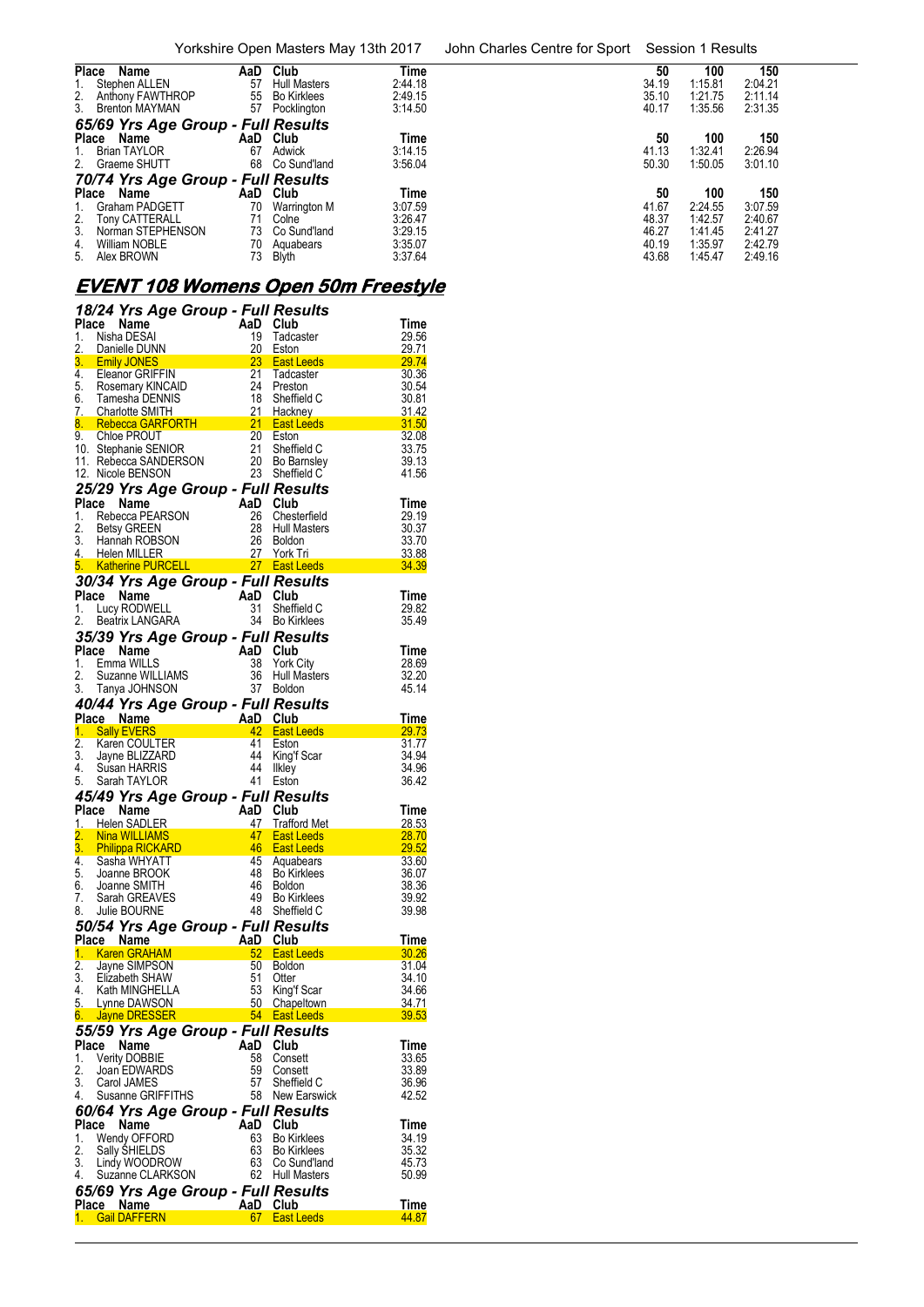## **EVENT 109 Mens Open 50m Freestyle**

|                        | 18/24 Yrs Age Group - Full Results                                |                 |                                                                   |                       |
|------------------------|-------------------------------------------------------------------|-----------------|-------------------------------------------------------------------|-----------------------|
| 1.                     | Place Name<br><b>Ben TAYLOR-WALSH</b>                             | AaD Club<br>19  | <b>East Leeds</b>                                                 | Time<br><u>24.19</u>  |
| $\overline{2}$ .       | Brodie BENSON                                                     | 18              | Sheffield C                                                       | 25.36                 |
| 3.                     | Nicholas SIMPSON                                                  | 21              | <b>Boldon</b>                                                     | 26.33                 |
| 4.                     | Ethan FIELDING                                                    |                 | 19 Preston                                                        | 26.72                 |
| 6.                     | 5. Mika BROWN<br>Alasdair MCNEIL                                  | 19              | 23 East Leeds<br>Sheffield C                                      | <u>27.02</u><br>27.89 |
|                        | 25/29 Yrs Age Group - Full Results                                |                 |                                                                   |                       |
|                        | Place Name                                                        |                 |                                                                   | Time                  |
| 1.                     | <b>Richard JAGGER</b>                                             |                 | <b>East Leeds</b>                                                 | 24.89                 |
| $\overline{2}$ .<br>3. | James WARREN                                                      | 29              | 27 East Leeds                                                     | 25.43                 |
| 4.                     | Christopher HEAPS<br>Andrea MEO                                   | 27              | Newcastle<br><b>York City</b>                                     | 25.84<br>30.78        |
| 5.                     | Alexander THOMPSON                                                | 26              | Sheffield C                                                       | 34.55                 |
|                        | 30/34 Yrs Age Group - Full Results                                |                 |                                                                   |                       |
|                        | Place Name                                                        | AaD Club        |                                                                   | <u>Time</u>           |
| $\overline{2}$ .       | 1. Alistair CRAWFORD<br>Mark ROBINSON                             | 33<br>34        | <b>East Leeds</b><br>Co Sund'land                                 | 23.61<br>25.91        |
| 3.                     | <b>Thomas SPENCER</b>                                             |                 | <b>East Leeds</b>                                                 | 26.56                 |
| 4.                     | Tinomas St.                                                       | $\frac{31}{32}$ | <b>BUCS</b>                                                       | 26.91                 |
| 5.<br>6.               | Neil RYAN<br><b>Graham KENNEDY</b>                                | 34<br>33        | Romiley Mari<br><b>Boldon</b>                                     | 28.05<br>28.36        |
| 7.                     | Peter BRADBURY                                                    | 30              | <b>Bo Kirklees</b>                                                | 29.31                 |
|                        | 35/39 Yrs Age Group - Full Results                                |                 |                                                                   |                       |
|                        | Place Name                                                        | AaD Club        |                                                                   | Time                  |
|                        | 1. Chris KNEE                                                     | 38              | <b>East Leeds</b>                                                 | 24.88                 |
| $\overline{2}$ .<br>3. | Richard DERDOWSKI<br>James BARWICK                                |                 | 36 Bo Kirklees<br><b>Example 135 East Leeds</b>                   | 25.51<br>25.57        |
| 4.                     | John MAJOR                                                        | 38              | Hull Masters                                                      | 26.39                 |
| 5.                     | Robert KELLY                                                      | 36              | <b>Bo Kirklees</b>                                                | 27.06                 |
| 7.                     | 6. Chris GODFREY<br><b>Stewart WORTHY</b>                         | 36<br>39        | <b>Bo Kirklees</b><br><b>Bo Kirklees</b>                          | 28.06<br>28.21        |
| 8.                     | Gregan CLARKSON                                                   | 35              | Hull Masters                                                      | 28.61                 |
| 9.                     | <b>Phil HORNER</b>                                                | 39              | Eston                                                             | 28.94                 |
|                        | David STANIFORTH                                                  |                 | 37 Hull Masters                                                   | <b>DNC</b>            |
|                        | 40/44 Yrs Age Group - Full Results                                |                 |                                                                   |                       |
|                        | Place Name<br><u>1. Ben SHAW</u>                                  | AaD Club        | 41 East Leeds                                                     | Time<br><u>26.90</u>  |
| $\overline{2}$ .       | Martin SQUIRE                                                     | 43              | <b>Brighouse</b>                                                  | 28.27                 |
| 3.                     | Kevin PICKERING                                                   |                 | 42 Pocklington                                                    | 29.74                 |
| 4.                     | Philip ROBERTSON<br><b>Timothy GLEESON</b>                        | 44<br>43        | Ashington<br>Co Sheffield                                         | 30.42<br><b>DNC</b>   |
|                        |                                                                   |                 |                                                                   | <b>DNC</b>            |
|                        | Graeme ATHERTON                                                   |                 |                                                                   |                       |
|                        |                                                                   |                 | 42 Warrington M                                                   |                       |
| Place                  | 45/49 Yrs Age Group - Full Results<br>Name                        | AaD             | Club                                                              | Time                  |
|                        | 1. Ken FLETT                                                      | 45              | Chesterfield                                                      | 27.25                 |
| $\overline{2}$ .       | <b>Andrew ATKINSON</b>                                            |                 | 45 East Leeds                                                     | <b>27.51</b>          |
| 4.                     | 3. David CRABTREE<br>Gary THURSFIELD                              | 45              | 49 Romiley Mari<br>Sheffield C                                    | 28.66<br>30.63        |
| 5.                     | <b>Richard WITTY</b>                                              | 48              | King'f Scar                                                       | 31.55                 |
|                        | 6. Gary THOMAS                                                    | 46              | Corby                                                             | 33.67                 |
| 7.                     | Lawrence SAVAGE<br>Martin GOFF                                    | 45              | <b>Bo Barnsley</b>                                                | 37.68<br>DNC          |
|                        |                                                                   |                 | 49 Romiley Mari                                                   |                       |
|                        | 50/54 Yrs Age Group - Full Results<br>Place Name                  | AaD             | Club                                                              | Time                  |
| 1.                     | Andrew MOORE                                                      | 51              | Amersham                                                          | 26.27                 |
| 2.                     | Paul CATCHPOLE                                                    |                 |                                                                   | 27.43                 |
| 3.<br>4.               | David HOGG<br>Jonathan SAUNDERS                                   |                 |                                                                   | 27.97<br>28.63        |
| 5.                     | <b>Arthur APLIN</b>                                               |                 | 53 Billingham<br>53 East Leeds<br>51 Co Sheffield<br>54 Newcastle | 31.23                 |
|                        | Eddie DOUGLAS                                                     | 50              | King'f Scar                                                       | <b>DNC</b>            |
|                        | Andrew BENNETT                                                    | 53              | Warrington M                                                      | <b>DNC</b>            |
| <b>Place</b>           | 55/59 Yrs Age Group - Full Results<br>Name                        | AaD Club        |                                                                   | <b>Time</b>           |
| 1.                     | Gordon BELBIN                                                     | 55              | Ulverston                                                         | 27.78                 |
| 2.                     | Robert LUCAS                                                      | 56              | <b>Hull Masters</b>                                               | 27.93                 |
| 3.                     | David BRADFORD                                                    |                 | 59 Chesterfield                                                   | 29.04<br>29.26        |
| 5.                     | 4. Louis WYNESS<br>Stewart ROWE                                   | 55              | 56 East Leeds<br>King'f Scar                                      | 29.63                 |
|                        | 6. Paul ANJOS                                                     |                 | 56 Bo Kirklees                                                    | 29.66                 |
|                        | 7. Chris BROWN                                                    |                 | 55 East Leeds                                                     | 30.36                 |
| 9.                     | 8. Peter FRENCH<br><b>Gerald KELLEHER</b>                         |                 | 59 Newcastle<br>59 Warrington M                                   | 31.53<br>32.10        |
|                        | 10. Gordon DICKINSON                                              |                 | 58 Ashington                                                      | 35.62                 |
|                        | 60/64 Yrs Age Group - Full Results                                |                 |                                                                   |                       |
| Place                  | Name                                                              | AaD             | Club                                                              | Time                  |
| 1.<br>2.               | Robert WOODCOCK<br><b>Brian GODFREY</b>                           | 60              | Wetherby<br>62 Bo Kirklees                                        | 28.40<br>28.78        |
| 3.                     | <b>Trevor THEWLIS</b>                                             |                 | 60 Bo Kirklees                                                    | 31.96                 |
|                        | 65/69 Yrs Age Group - Full Results                                |                 |                                                                   |                       |
| Place                  | Name                                                              | AaD Club        |                                                                   | Time                  |
| 1.<br>2.               | Godfrey GREEN<br>Steven EDDISON                                   | 68<br>68        | Co Lincoln P<br>Co Bradford                                       | 39.00<br>46.32        |
|                        |                                                                   |                 |                                                                   |                       |
|                        | 70/74 Yrs Age Group - Full Results<br>Place Name<br>Colin GERRARD | AaD Club<br>70  | RichmondDale                                                      | Time                  |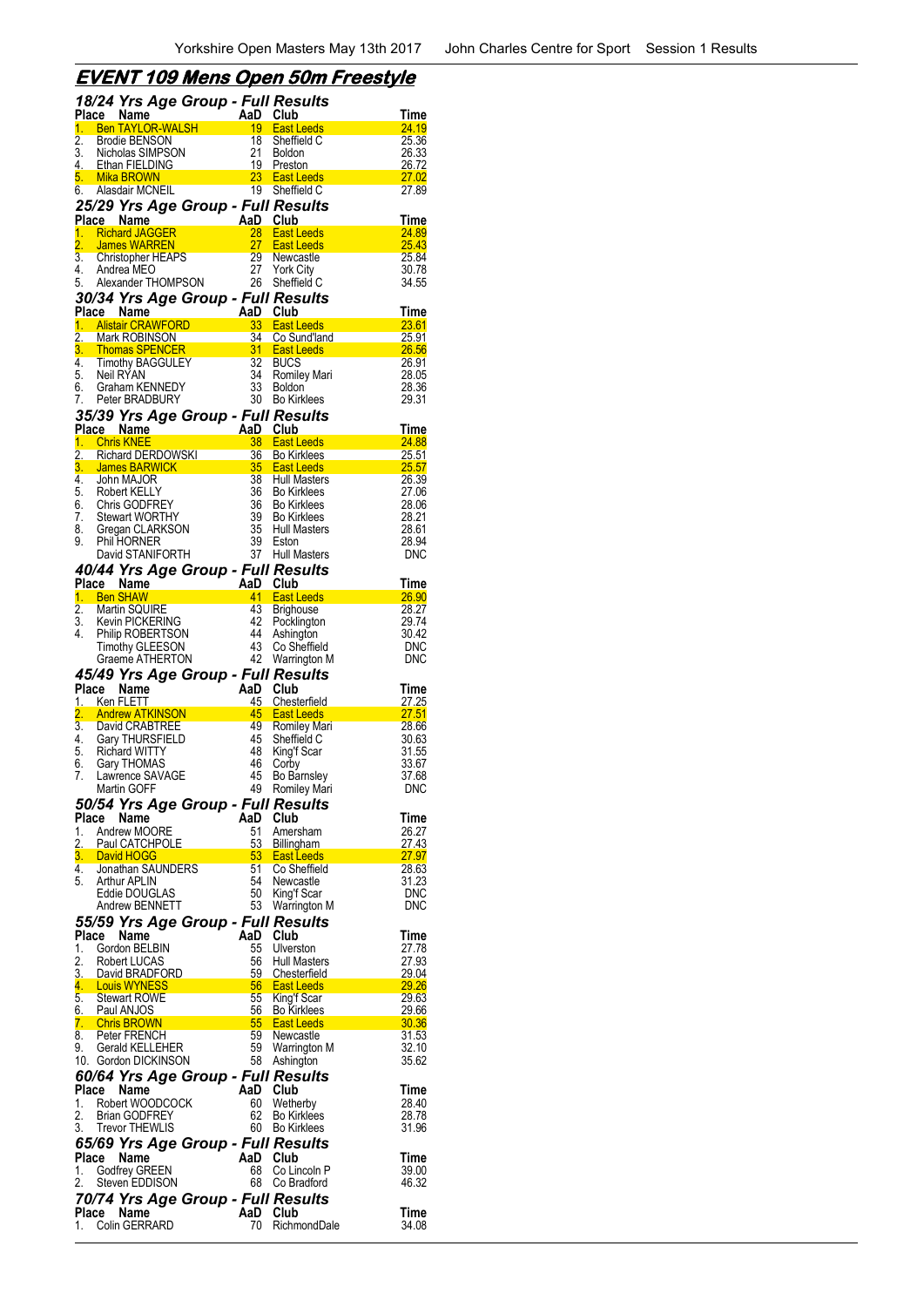| 2. William NOBLE                     | 70 Aguabears    | 35.24 |
|--------------------------------------|-----------------|-------|
| 3. David NORVILLE                    | 70 New Earswick | 37 17 |
| 75 Yrs/Over Age Group - Full Results |                 |       |
| Place Name                           | AaD Club        | Time  |
| 1. Neil MACKINNON                    | 76 Trafford Met | 31.66 |
| 2. Colin SAGE                        | 81 Hull Masters | 41.02 |
|                                      |                 |       |

## **EVENT 110 Womens Open 100m Backstroke**

| 18/24 Yrs Age Group - Full Results |     |                    |         |       |
|------------------------------------|-----|--------------------|---------|-------|
| Place Name                         | AaD | Club               | Time    | 50    |
| 1.<br>Rebecca BRITTEN              |     | 20 Rotherham Mo    | 1:08.06 | 32.24 |
| 2.<br>Danielle DUNN                |     | 20 Eston           | 1:13.51 |       |
| 3.<br>Charlotte SMITH              | 21  | Hackney            | 1:14.30 | 36.24 |
| 4.<br>Holly GLOSSOP                | 18  | Sheffield C        | 1:26.54 | 42.46 |
| 5.<br>Rebecca SANDERSON            | 20  | Bo Barnsley        | 1:55.08 | 55.48 |
| 25/29 Yrs Age Group - Full Results |     |                    |         |       |
| Place Name                         |     | AaD Club           | Time    | 50    |
| Helen MILLER<br>1.                 | 27  | York Tri           | 1:24.73 |       |
| 2.<br>Amy HICKS                    | 25  | King'f Scar        | 1:27.12 | 41.26 |
| 30/34 Yrs Age Group - Full Results |     |                    |         |       |
| Place Name                         |     | AaD Club           | Time    | 50    |
| 1.<br>Joanne GRIME                 | 31  | Preston            | 1:14.94 | 36.18 |
| 2. Deborah CROSSLAND               |     | 30 Bo Kirklees     | 1:15.08 | 35.39 |
| 3. Laura BOWDEN                    |     | 30 Trafford Met    | 1:15.86 | 36.89 |
| 40/44 Yrs Age Group - Full Results |     |                    |         |       |
| Place Name                         |     | AaD Club           | Time    | 50    |
| 1. Sarah COATSWORTH                | 44  | <b>Bo Kirklees</b> | 1:23.23 | 39.60 |
| 45/49 Yrs Age Group - Full Results |     |                    |         |       |
| Place Name                         |     | AaD Club           | Time    | 50    |
| Melissa BRITTEN                    | 46  | Rotherham Mo       | 1:25.08 | 40.76 |
| Jane SEDMAN                        | 49  | King'f Scar        | DQ 7    |       |
| 50/54 Yrs Age Group - Full Results |     |                    |         |       |
| Place Name                         | AaD | Club               | Time    | 50    |
| 1.<br>Carolyn IRVINE               |     | 54 Bo Kirklees     | 1:22.15 |       |
| 2.<br>Lynne DAWSON                 | 50  | Chapeltown         | 1:31.23 | 44.36 |
| 3.<br>Kirsten DURRANS              | 50  | <b>Bo Kirklees</b> | 1:35.81 | 46.47 |

# **EVENT 111 Mens Open 100m Backstroke**

| 18/24 Yrs Age Group - Full Results   |                 |                     |             |                |
|--------------------------------------|-----------------|---------------------|-------------|----------------|
| Place<br>Name                        | AaD Club        |                     | Time        | 50             |
| <b>Brodie BENSON</b><br>1.           | 18              | Sheffield C         | 1:07.89     | 32.84          |
| 2.<br>Alasdair MCNEIL                |                 | 19 Sheffield C      | 1:10.54     | 34.40          |
| 3.<br>Thomas BARTRAM                 |                 | 23 York City        | 1:12.84     | 35.39          |
| 25/29 Yrs Age Group - Full Results   |                 |                     |             |                |
| Place Name                           | AaD Club        |                     | <b>Time</b> | 50             |
| 1.<br><b>Richard JAGGER</b>          |                 | 28 East Leeds       | 1:03.49     | 30.45          |
| 2.<br><b>Christopher UNSWORTH</b>    |                 | 26 Tadcaster        | 1:05.78     | 31.45          |
| 3.<br>Dean HEAPS                     | 25              | Preston             | 1:09.55     | 33.28          |
| Alexander THOMPSON<br>4.             |                 | 26 Sheffield C      | 1:24.80     | 41.54          |
| 35/39 Yrs Age Group - Full Results   |                 |                     |             |                |
| Place Name                           | AaD Club        |                     | <b>Time</b> | 50             |
| 1. Philip PRATT                      |                 | 36 East Leeds       | 1:00.11     |                |
| 2.<br>Chris GODFREY                  |                 | 36 Bo Kirklees      | 1:08.65     | 33.08          |
|                                      |                 |                     |             |                |
| 45/49 Yrs Age Group - Full Results   |                 |                     |             |                |
| Place Name                           | AaD             | Club                | Time        | 50             |
| Sean O'FLAHERTY<br>1.                | 45              | <b>Bo Kirklees</b>  | 1:07.23     | 32.49          |
| 2.<br>Steven HORNER                  |                 | 45 Eston            | 1:10.94     | 33.85          |
| 50/54 Yrs Age Group - Full Results   |                 |                     |             |                |
| Place Name                           | AaD Club        |                     | Time        | 50             |
| 1.<br>Stephen BOTTOMLEY              |                 | 54 Bo Kirklees      | 1:11.34     | 35.81          |
| <b>Lyn HUGHES</b>                    |                 | 53 East Leeds       | 1:17.09     | 37.48          |
| 55/59 Yrs Age Group - Full Results   |                 |                     |             |                |
| Place<br>Name                        | AaD             | Club                | Time        | 50             |
| 1.<br>Stephen ALLEN                  | 57              | <b>Hull Masters</b> | 1:12.04     | 34.92          |
| 2.<br>Martyn BINNS                   | 59              | <b>Bo Kirklees</b>  | 1:20.25     | 39.62          |
| 3.<br>Peter FRENCH                   |                 | 59 Newcastle        | 1:28.70     | 42.88          |
| Gordon DICKINSON<br>4.               |                 | 58 Ashington        | 1:40.90     | $\overline{a}$ |
|                                      |                 |                     |             |                |
| 60/64 Yrs Age Group - Full Results   |                 |                     |             |                |
| Place Name                           | AaD Club        |                     | Time        | 50             |
| 1.<br>Christopher BROWN              |                 | 64 Co Bradford      | 1:12.24     | 34.51          |
| 2.<br>Robert WOODCOCK                | 60              | Wetherby            | 1:13.51     | 35.28          |
| 3.<br><b>Brian GODFREY</b>           |                 | 62 Bo Kirklees      | 1:21.69     | 39.11          |
| 65/69 Yrs Age Group - Full Results   |                 |                     |             |                |
| Place<br><b>Name</b>                 | AaD Club        |                     | Time        | 50             |
| Graeme SHUTT<br>1.                   |                 | 68 Co Sund'land     | 1:52.91     | 53.17          |
| 70/74 Yrs Age Group - Full Results   |                 |                     |             |                |
| Place Name                           | AaD Club        |                     | Time        | 50             |
| <b>Tony CATTERALL</b><br>1.          | 71              | Colne               | 1:37.25     | 47.35          |
| 2.<br>Carl BUTLER                    | 73              | RichmondDale        | 1:44.12     |                |
|                                      |                 |                     |             |                |
| 75 Yrs/Over Age Group - Full Results |                 |                     |             |                |
| Place<br>Name                        | <b>AaD</b> Club |                     | Time        | 50             |
| 1.<br>Neil MACKINNON                 |                 | 76 Trafford Met     | 1:38.61     | 46.87          |
| <b>Bill MOORE</b>                    | 80              | <b>East Leeds</b>   | $1:53.34*$  | 54.51          |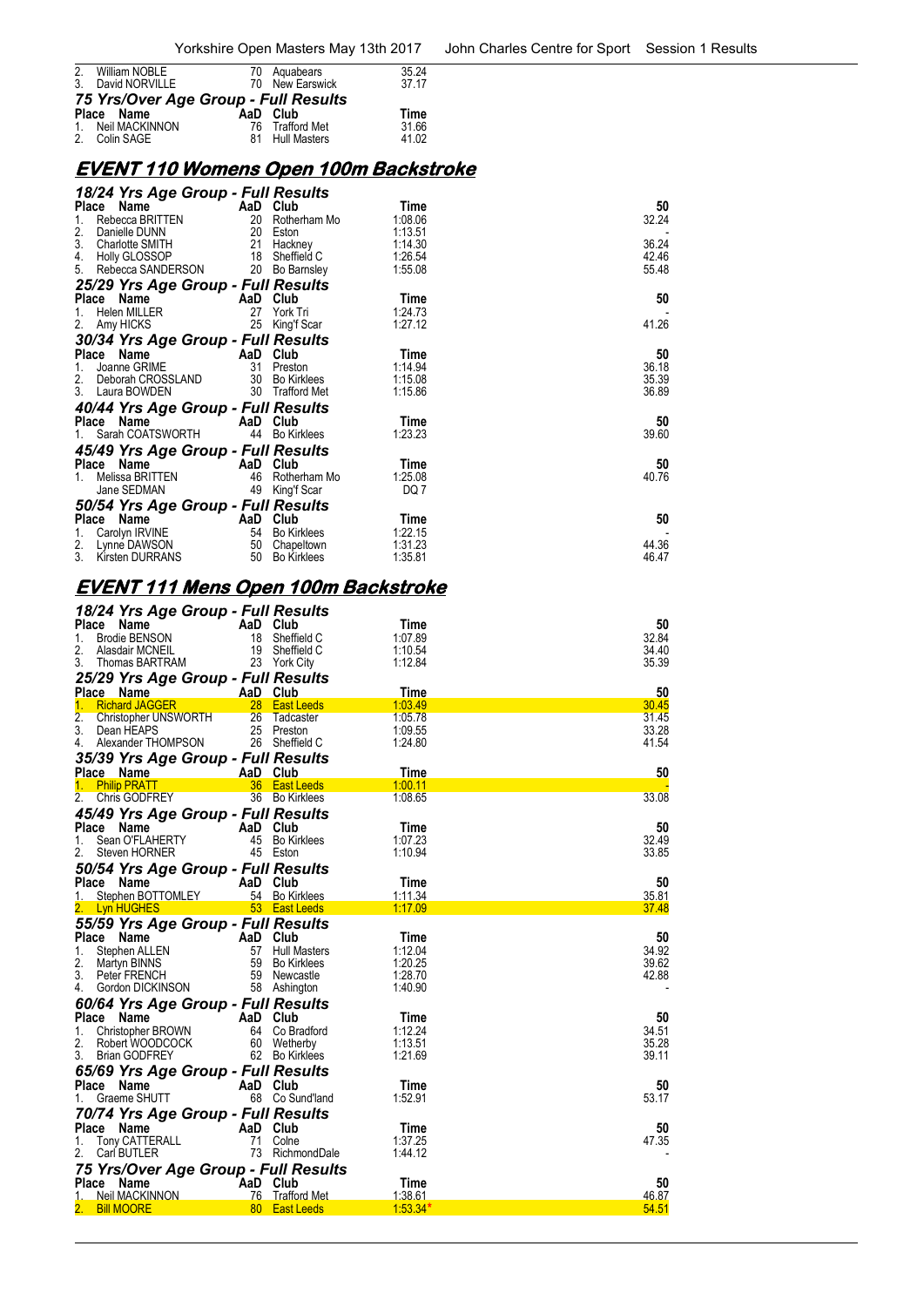# **EVENT 112 Womens Open 200m Freestyle Team**

|                                 | 072+ Yrs Age Group - Full Results                        |                            |                                           |                                  |                      |                           |                                     |
|---------------------------------|----------------------------------------------------------|----------------------------|-------------------------------------------|----------------------------------|----------------------|---------------------------|-------------------------------------|
| <b>Place</b>                    | Name                                                     | A.G                        | Club                                      | Time                             | 50                   | 100                       | 150                                 |
|                                 | <b>East Leeds SC</b>                                     | $072+$                     | <b>East Leeds</b>                         | 2:02.71                          | 31.71                | 1:01.49                   | 1:32.86                             |
|                                 | 2. Sheffield City SC                                     | 072+                       | Sheffield C                               | 2:20.93                          | 33.50                | 1:17.20                   | 1:50.85                             |
|                                 | 120+ Yrs Age Group - Full Results                        |                            |                                           |                                  |                      |                           |                                     |
|                                 | Place Name                                               | A.G                        | Club                                      | Time                             | 50                   | 100                       | 150                                 |
|                                 | 1. East Leeds SC                                         | $120+$                     | <b>East Leeds</b>                         | 1:59.42                          | 30.24                | 1:00.05                   | 1:29.52                             |
| 3 <sub>1</sub>                  | 2. Eston SC<br>Boldon C.A. Swim Club<br>Hull Masters SC0 | $120+$<br>$120+$<br>$120+$ | Eston<br>Boldon<br><b>Hull Masters</b>    | 2:09.77<br>2:28.73<br><b>DNC</b> | 31.50                | 1:06.90<br>1:23.75        | 1:39.07<br>$\overline{\phantom{a}}$ |
|                                 | 160+ Yrs Age Group - Full Results                        |                            |                                           |                                  |                      |                           |                                     |
| <b>Place</b><br>$\frac{1}{2}$ . | Name<br>Borough of Kirklees SC<br>Sheffield City SC      | A.G<br>$160+$<br>$160+$    | Club<br><b>Bo Kirklees</b><br>Sheffield C | Time<br>2:14.20<br>2:19.78       | 50<br>31.01<br>36.52 | 100<br>1:05.02<br>1:15.69 | 150<br>1:38.54<br>1:49.31           |

# **EVENT 113 Mens Open 200m Freestyle Team**

| 072+ Yrs Age Group - Full Results |                               |         |       |         |         |
|-----------------------------------|-------------------------------|---------|-------|---------|---------|
| Place Name                        | A.G Club                      | Time    | 50    | 100     | 150     |
| 1. East Leeds SC                  | $072+$<br><b>East Leeds</b>   | 1:45.90 |       | 49.39   | 1:16.18 |
| 2. Sheffield City SC              | 072+<br>Sheffield C           | 1:55.51 | 33.33 | 1:00.31 | 1:29.62 |
| 120+ Yrs Age Group - Full Results |                               |         |       |         |         |
| Place Name                        | A.G Club                      | Time    | 50    | 100     | 150     |
| 1. Borough of Kirklees SC         | $120+$<br><b>Bo Kirklees</b>  | 1:47.94 | 27.26 | 1:19.52 | 1:47.94 |
| 2. East Leeds SC                  | 120+ East Leeds               | 1:52.99 | 30.56 | 1:02.81 | 1:28.46 |
| 160+ Yrs Age Group - Full Results |                               |         |       |         |         |
| Place Name                        | A.G Club                      | Time    | 50    | 100     | 150     |
| 1. East Leeds (Harrogate)         | 160+ East Leeds               | 1:53.59 | 25.89 | 54.40   | 1:26.30 |
| 2. Hull Masters SC                | $160+$<br><b>Hull Masters</b> | 1:54.21 | 28.80 | 1.27.67 |         |
| 3. East Leeds SC                  | 160+ East Leeds               | 1:54.35 | 31.13 | 1:05.37 | 1:54.35 |
| 200+ Yrs Age Group - Full Results |                               |         |       |         |         |
| Place<br>Name                     | A.G Club                      | Time    | 50    | 100     | 150     |
| 1. Borough of Kirklees SC         | $200+$<br><b>Bo Kirklees</b>  | 1:56.85 | 29.48 | 58.69   | 1:28.84 |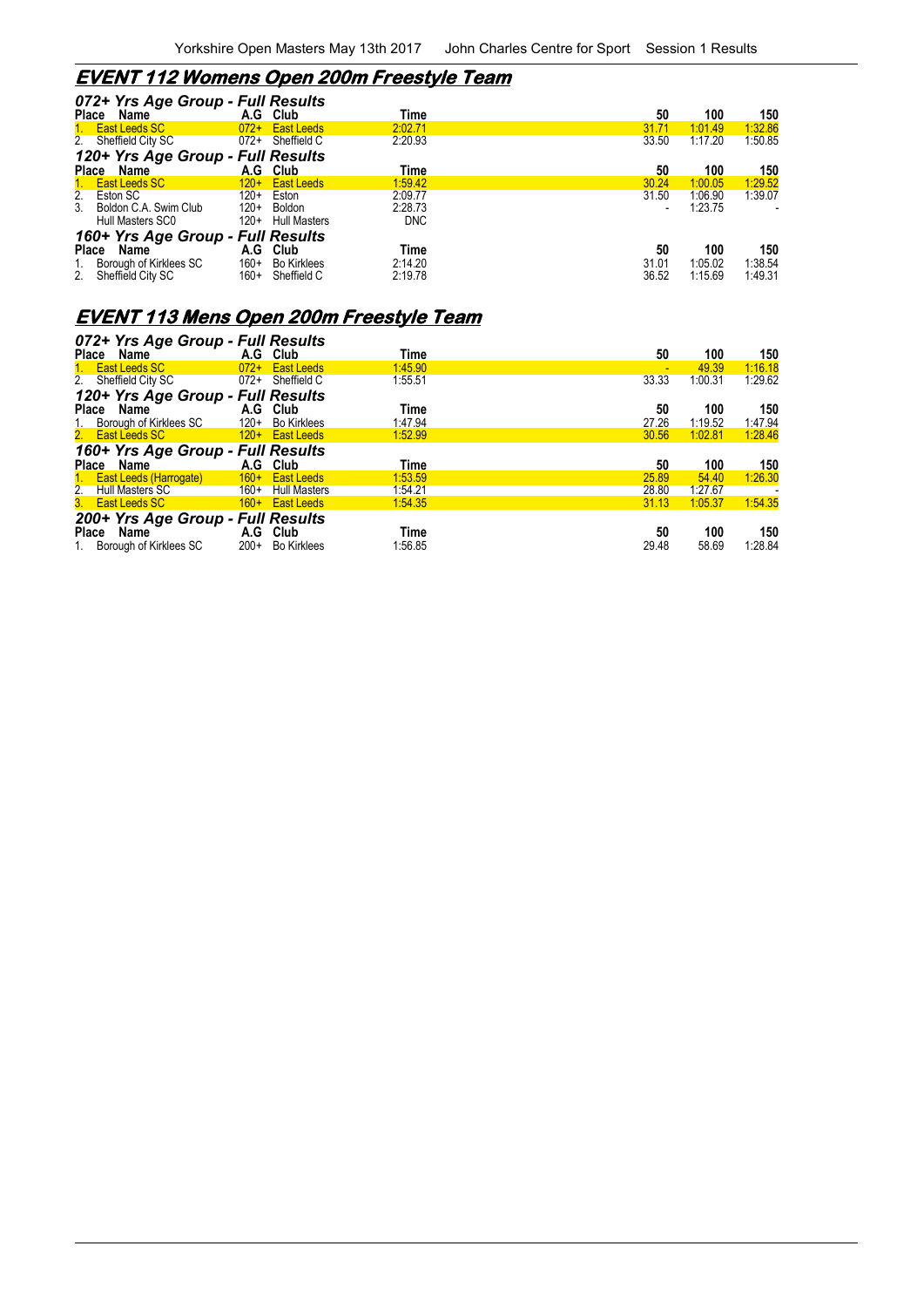#### *MENS 18/24 Yrs Age Group - Full Results* **Place Name Came AaD Club 7ime**<br>1. Samuel MILNE 24 Trafford Met 4:18.24 50m 28.57 100m - 150m - 200m - 250m 2:39.37 300m - 350m 3:45.58 400m 4:18.24 28.57 - - - 2:10.80 - 1:06.21 32.66 2. Nicholas GOWLAND 21 Billingham 4:26.47<br>50m - 100m 1:03.12 150m - 200m -50m - 100m 1:03.12 150m - 200m - 250m - 300m 3:18.86 350m 3:53.46 400m 4:26.47 - 1:03.12 - - - - - - - - - - - 2:15.74 34.60 33.01 *MENS 25/29 Yrs Age Group - Full Results* **Process Prame AaD Club**<br>**Place AaD Club** Time<br>**Place 28 East Leeds** 5:26.38 1. Richard JAGGER 28 East Leeds<br>50m 29.39 100m 1:03.71 150m 1:40.97 50m 29.39 100m 1:03.71 150m 1:40.97 200m 2:19.92 **\*** (200 fly) 250m 3:15.65 300m 4:05.38 350m - 400m 5:26.38 29.39 34.32 37.26 38.95 55.73 49.73 *MENS 30/34 Yrs Age Group - Full Results* **Place Name AaD Club Time**<br>1. Luke OSBORN 31 York Tri 4:32.85 50m 30.22 100m 1:03.73 150m 1:38.11 200m 2:12.73 250m 2:47.62 300m 3:22.49 350m 3:57.81 400m 4:32.85 30.22 33.51 34.38 34.62 34.89 34.87 35.32 35.04 2. Timothy BAGGULEY 32 BUCS 4:52.42<br>50m 32.47 100m 1:08.19 150m 1:44.29 200m 2:21.14<br>32.47 35.72 36.10 36.85 50m 32.47 100m 1:08.19 150m 1:44.29 200m 2:21.14 250m - 300m 3:36.76 350m 4:14.91 400m 4:52.42 32.47 35.72 36.10 36.85 - 1:15.62 38.15 37.51 3. Graham KENNEDY 33 Boldon 4:54.97<br>50m 31.13 100m 1:06.62 150m 1:43.69 200m 2:20.95<br>31.13 35.49 37.07 37.26 50m 31.13 100m 1:06.62 150m 1:43.69 200m 2:20.95 250m 2:58.97 300m 3:37.37 350m 4:16.38 400m 4:54.97 31.13 35.49 37.07 37.26 38.02 38.40 39.01 38.59 Simon JENSON 30 Hull Masters DNC *MENS 35/39 Yrs Age Group - Full Results* **Ce Name AaD Club Time**<br> **Peter SMITH 37 East Leeds** 4:28.50<sup>\*</sup> 1. Peter SMITH 37 East Leeds 4:28.50<sup>\*</sup><br>1. Peter SMITH 300m 2.54 50m 3.56.01 50m 2.10.55 50m 29.54 100m 1:01.89 150m 1:36.01 200m 2:10.55 250m 2:45.41 300m 3:20.47 350m 3:54.82 400m 4:28.50 29.54 32.35 34.12 34.54 34.86 35.06 34.35 33.68 Gregan CLARKSON 35 Hull Masters 5:11.05<br>50m 33.46 100m 1:12.11 150m - 200m -50m 33.46 100m 1:12.11 150m - 200m - 250m - 300m 4:31.93 350m - 400m 5:11.05 33.46 38.65 - - - 3:19.82 - 39.12 Philip WOODS 39 Warrington M DNC *MENS 40/44 Yrs Age Group - Full Results* **Place Name AaD Club Time**<br>1. Ben SHAW **1. AaD Aast Leeds 4:44.23** 50m 33.43 100m 1:08.94 150m 1:44.84 200m - 250m - 300m - 350m 4:44.23 400m 4:44.23  $33.43$  33.43  $35.51$   $35.90$   $35.90$   $35.90$   $35.90$   $35.90$   $35.90$   $35.90$   $35.90$   $36.90$ *MENS 45/49 Yrs Age Group - Full Results* **Place Plan Reserves**<br> **AaD Club** Time<br>
47 Rotherham Mo 5:05.53 1. Joseph GAVELLE 47 Rotherham Mo 5.05.53<br>50m 33.24 100m 1:49.29 150m - 200m 2:28.80 50m 33.24 100m 1:49.29 150m - 200m 2:28.80 250m - 300m 3:47.69 350m 4:27.12 400m 5:05.53 33.24 1:16.05 - 39.51 - 1:18.89 39.43 38.41 *MENS 50/54 Yrs Age Group - Full Results* **Place Name AaD Club Time** 1. Andrew CARR 51 East Leeds 4:42.65**\*** 50m 32.29 100m 2:55.83 150m - 200m - 250m - 300m 4:42.59 350m - 400m 4:42.65 32.29 2:23.54 - - - 1:46.76 - 00.06 2. Russell MASON 54 Warrington M 4:45.08 50m 31.58 100m 1:06.44 150m 1:42.39 200m - 250m 2:56.04 300m 3:32.96 350m 4:09.78 400m 4:45.08 31.58 34.86 35.95 - 1:13.65 36.92 36.82 35.30 3. Lyn HUGHES<br>50m 1:12.83 100m 1:51.22 150m 2:30.41 200m 3:09.42 50m 1:12.83 100m 1:51.22 150m 2:30.41 200m 3:09.42 250m 3:49.14 300m 4:29.44 350m 5:09.14 400m 5:09.12 1:12.83 38.39 39.19 39.01 39.72 40.30 39.70 59.98 4. Stephen TYLER 53 Colne 5:46.60 50m 38.69 100m - 150m - 200m - 250m - 300m 5:46.60 350m - 400m 5:46.60 38.69 - - - - 5:07.91 - 00.00 *MENS 55/59 Yrs Age Group - Full Results* **Place Name AaD Club Time** 1. Rob ARNOLD 57 Trafford Met 5:01.06 50m 34.17 100m 1:11.10 150m 1:49.65 200m 2:28.16 250m 3:06.59 300m 3:45.31 350m 4:23.40 400m 5:01.06 34.17 36.93 38.55 38.51 38.43 38.72 38.09 37.66 2. Stewart ROWE 55 King'f Scar 5:29.55 50m - 100m - 150m - 200m 2:43.64 250m 3:25.32 300m 4:07.08 350m - 400m 5:29.55 2:43.64 41.68 41.76 1:22.47<br>57 Pocklington 5.37.09 41.68 41.76 5.37.09 3. Brenton MAYMAN 57 Pocklington 5:37.09<br>537.09 50m 37.06 50m 1:18.27 150m 2:00.79 200m 2:43.01<br>42.52 42.22 42.22 50m 37.06 100m 1:18.27 150m 2:00.79 200m 2:43.01 250m 3:26.95 300m 4:10.78 350m - 400m 5:37.09 37.06 41.21 42.52 42.22 43.94 43.83 - 1:26.31 *MENS 70/74 Yrs Age Group - Full Results* **Place Name The AaD Club Time**<br>1. Graham PADGETT 70 Warrington M 5:32.99 50m 39.75 100m 2:03.90 150m - 200m - 250m - 300m - 350m 5:32.99 400m 5:32.99 39.75 1:24.15 - - - - - - - - - - - - - - - - 3:29.09 00.00 2. Tony CATTERALL 71 Colne 6:24.84<br>50m 44.71 100m 1:33.06 150m 2:22.01 200m 3:11.08 50m 44.71 100m 1:33.06 150m 2:22.01 200m 3:11.08 250m 3:59.80 300m 4:48.12 350m 5:36.91 400m 6:24.84 48.35 48.35<br>70 New Earswick 3. David NORVILLE 70 New Earswick 6:50.89<br>50m 44.07 100m 1:32.60 150m 2:23.89 200m 3:16.04 50m 44.07 100m 1:32.60 150m 2:23.89 200m 3:16.04 250m 4:09.96 300m 5:03.50 350m 5:57.30 400m 6:50.89 44.07 48.53 51.29 52.15 53.92 53.54 53.80 53.59 Colin GERRARD 70 RichmondDale DNC *WOMENS 18/24 Yrs Age Group - Full Results* **Place Name AaD Club Time** 1. Charlotte SMITH 21 Hackney 4:58.99 50m 32.84 100m 1:09.12 150m 1:47.08 200m 2:25.55 250m 3:04.03 300m 3:42.55 350m 4:21.38 400m 4:58.99 32.84 36.28 37.96 38.47 38.48 38.52 38.83 37.61 2. Chloe PROUT 32.84<br>
2. Chloe PROUT 20 Eston 5:43.84<br>
5:43.84<br>
5:43.84<br>
200m - 37.91<br>
200m - 120.51<br>
200m - 120.51<br>
200m - 150m 2:05.39 50m 37.91 100m 1:20.51 150m 2:05.39 200m - 250m 3:37.22 300m 4:22.49 350m 5:05.85 400m 5:43.84 37.91 42.60 44.88 - 1:31.83 45.27 43.36 37.99

### **EVENT 201 Mens/Womens Open 400m Freestyle**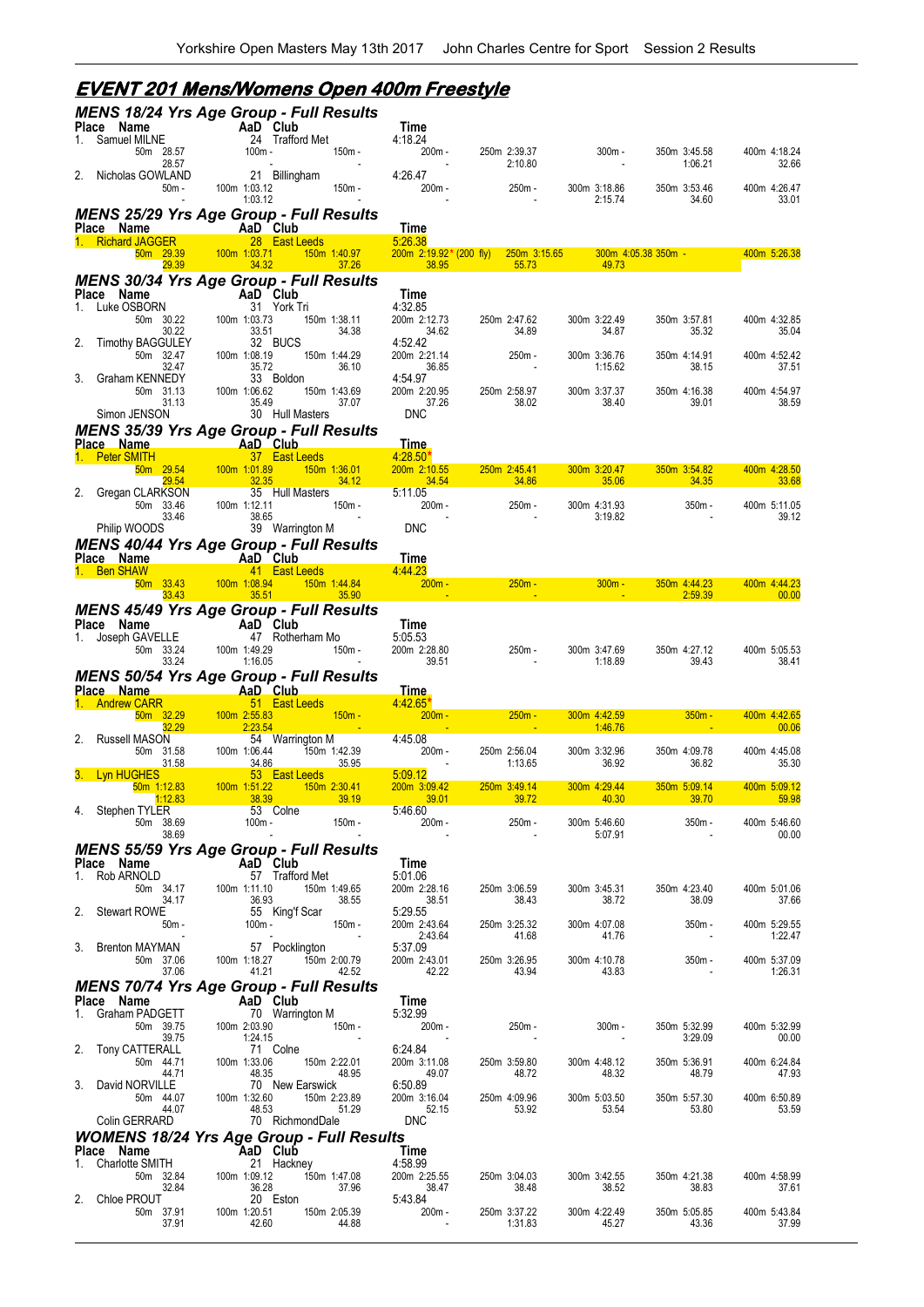|                                                                                  | Yorkshire Open Masters May 13th 2017   John Charles Centre for Sport   Session 2 Results                                                                           |                                                                                   |                                                                                                                            |                                                                                                                                                |                                    |                                |
|----------------------------------------------------------------------------------|--------------------------------------------------------------------------------------------------------------------------------------------------------------------|-----------------------------------------------------------------------------------|----------------------------------------------------------------------------------------------------------------------------|------------------------------------------------------------------------------------------------------------------------------------------------|------------------------------------|--------------------------------|
| Nicole BENSON<br>50m 49.09<br>49.09                                              | 23 Sheffield C<br>100m 1:45.84<br>$150m -$<br>56.75                                                                                                                | 7:59.15<br>200m 2:46.76<br>1:00.92                                                | 250m 4:51.22<br>2:04.46                                                                                                    | 300m 5:54.65<br>1:03.43                                                                                                                        | $350m -$                           | 400m 7:59.15<br>2:04.50        |
| Place Name<br>1. Helen MILLER                                                    | <b>WOMENS 25/29 Yrs Age Group - Full Results</b><br><b>AaD Club</b><br>27 York Ti<br>39.35 100m 1:22.60<br>27 York Tri                                             | Time<br>5:53.51                                                                   |                                                                                                                            |                                                                                                                                                |                                    |                                |
| 50m 39.35<br>39.35<br>2.<br>Elizabeth SOLLARS                                    | 150m 2:07.80<br>45.20<br>43.25<br>27 Sheffield C                                                                                                                   | 200m 2:53.49<br>45.69<br>5:57.26                                                  | 250m 3:39.19<br>45.70                                                                                                      | 300m 4:24.95<br>45.76                                                                                                                          | 350m 5:11.10<br>46.15              | 400m 5:53.51<br>42.41          |
| 50m 38.94<br>38.94<br><b>Katherine PURCELL</b>                                   | 100m 1:22.70<br>150m 2:07.20<br>43.76<br>27 East Leeds                                                                                                             | 200m 2:53.32                                                                      | $250m -$                                                                                                                   | 300m 4:26.52<br>1:33.20                                                                                                                        | 350m 5:13.12<br>46.60              | 400m 5:57.26<br>44.14          |
| $50m -$                                                                          | $100m -$<br><b>Service Service</b>                                                                                                                                 | $\frac{44.50}{450m}$ 6:00.7 m                                                     | and the state of the state of the state of the state of the state of the state of the state of the state of th<br>$250m -$ | 300m 6:00.71<br>6:00.71                                                                                                                        | $350m -$                           | 400m 6:00.71<br>00.00          |
|                                                                                  | <b>WOMENS 30/34 Yrs Age Group - Full Results</b>                                                                                                                   |                                                                                   |                                                                                                                            |                                                                                                                                                |                                    |                                |
| Place Name<br>1. Laura BOWDEN 30 Trafform<br>50m 33.24 100m 1.09.09              | <u>in the second second second</u> second second second second second second second second second second second second<br>30 Trafford Met                          | 4:48.16                                                                           |                                                                                                                            |                                                                                                                                                |                                    |                                |
| 33.24<br>2. Carolyn DAWE                                                         | rd Met<br>150m 1:45.29<br>36.20<br>h Tri<br>150m 2:05.43<br>35.85<br>32 Manch Tri                                                                                  | 200m 2:21.69<br>36.40<br>5:50.70                                                  | 250m 2:58.18<br>36.49                                                                                                      | 300m 4:11.38<br>1:13.20                                                                                                                        | $350m -$                           | 400m 4:48.16<br>36.78          |
| 50m 38.56<br>38.56                                                               | 100m 1:21.57<br>43.01<br>43.86                                                                                                                                     | 200m 2:50.42<br>44.99                                                             | 250m -                                                                                                                     | 300m 5:06.68<br>2:16.26                                                                                                                        | 350m 5:50.70<br>44.02              | 400m 5:50.70<br>00.00          |
| Place Name                                                                       | <b>WOMENS 40/44 Yrs Age Group - Full Results</b><br>$\begin{array}{cc}\n\text{AaD} & \text{Club} \\ \text{Aa} & \text{IIklev}\n\end{array}$                        | Time                                                                              |                                                                                                                            |                                                                                                                                                |                                    |                                |
| 1. Susan HARRIS<br>50m 39.84<br>39.84                                            | 44 Ilkley<br>100m 1:28.89<br>150m 2:16.74<br>49.05<br>47.85                                                                                                        | 6:09.93<br>200m 3:03.43<br>46.69                                                  | 250m 3:51.21<br>47.78                                                                                                      | 300m 4:38.90<br>47.69                                                                                                                          | 350m 5:25.92<br>47.02              | 400m 6:09.93<br>44.01          |
|                                                                                  | <b>WOMENS 45/49 Yrs Age Group - Full Results</b>                                                                                                                   |                                                                                   |                                                                                                                            |                                                                                                                                                |                                    |                                |
| 33.27                                                                            | <b>Place Name 47 Club</b><br>1. Helen SADLER 47 Trafford Met<br>50m 33.27 100m 1:09.95 150m 1<br><b>Example 1</b> Time<br>rd Met<br>150m 1:47.41<br>37.46<br>36.68 | 4:53.22<br>200m 2:25.30<br>37.89                                                  | 250m 3:02.89<br>37.59                                                                                                      | 300m 3:40.54<br>37.65                                                                                                                          | 350m 4:17.57<br>37.03              | 400m 4:53.22<br>35.65          |
| 2. Alison MILLER<br>50m 38.21<br>38.21                                           | 46 Stourbridge<br>100m 1:20.31<br>150m -<br>42.10                                                                                                                  | 5:40.21<br>1:28.20                                                                | 3.40.21<br>200m 2:48.51 250m 3:30.75<br>1:28.20 42.24<br>42.24                                                             | 300m 4:57.50<br>1:26.75                                                                                                                        | 350m 5:40.21<br>42.71              | 400m 5:40.21<br>00.00          |
|                                                                                  | <b>WOMENS 50/54 Yrs Age Group - Full Results</b>                                                                                                                   |                                                                                   |                                                                                                                            |                                                                                                                                                |                                    |                                |
| Place Name<br>1. Judy BROWN                                                      | <b>AaD Club</b><br>53 Warrington M<br>35.14 100m 1:13.21 150m 1:                                                                                                   | Time<br>5:04.58                                                                   |                                                                                                                            |                                                                                                                                                |                                    |                                |
| 50m 35.14<br>35.14<br>2. Jayne DRESSER                                           | 150m 1:52.09<br>38.07<br>54 East Leeds                                                                                                                             | 1:52.09 2<br>38.88 6:1\\<br>9.63 200m<br>6:26<br>200m 2:31.22<br>39.13<br>6:19.94 | 250m 3:09.49<br>38.27                                                                                                      | 300m 4:26.09<br>1:16.60                                                                                                                        | $350m -$                           | 400m 5:04.58<br>38.49          |
| 50m 44.23<br>44.23                                                               | 100m 1:30.70<br>150m 2:18.63<br>46.47                                                                                                                              | 200m 3:07.77<br>49.14                                                             | 250m 3:55.96<br>48.19                                                                                                      | 300m 4:45.19<br>49.23                                                                                                                          | 350m 5:33.37<br>48.18              | 400m 6:19.94<br>46.57          |
| 3. Kirsten DURRANS<br>$50m -$                                                    | 50 Bo Kirklees<br>$100m -$                                                                                                                                         | 6:26.21<br>200m -                                                                 | 250m -                                                                                                                     | $300m -$                                                                                                                                       | $350m -$<br>$\sim$                 | 400m 6:26.21<br>6:26.21        |
| Place Name                                                                       | <b>WOMENS 55/59 Yrs Age Group - Full Results</b><br>$\lim_{5 \cdot 22 \cdot 44}$                                                                                   |                                                                                   |                                                                                                                            |                                                                                                                                                |                                    |                                |
| 1.<br>36.97                                                                      | Ce Name<br>Joan EDWARDS<br>59 Conset<br>50m 36.97<br>36.97<br>36.97<br>40.56<br>59 Consett<br>150m 1:58.98<br>41.45<br>40.56                                       | $\frac{5:22}{200}$<br>200m<br>5:22.41<br>200m 2:40.33<br>41.35                    | 250m 3:21.60<br>41.27                                                                                                      | $300m -$                                                                                                                                       | 350m 4:43.08<br>1:21.48            | 400m 5:22.41<br>39.33          |
| 2. Verity DOBBIE<br>50m 38.03                                                    | 58 Consett<br>100m 2:01.26<br>150m -                                                                                                                               | 5:33.20<br>200m -                                                                 | 250m -<br><b>Contractor</b>                                                                                                | $300m -$<br>$\sim 100$                                                                                                                         | 350m -<br>$\sim$                   | 400m 5:33.20<br>3:31.94        |
| 50.00                                                                            | 38.03<br>3. Michele NETTLETON 56 Asa Temp 2 7:25.62<br>50m 50.00 100m 1:47.82 150m 2:45.11 200m 3:41.87<br>57.82<br>57.29                                          | 56.76                                                                             | 200m 3:41.87 250m 4:38.63<br>56.76                                                                                         | 56.47                                                                                                                                          | 300m 5:35.10 350m 6:31.83<br>56.73 | 400m 7:25.62<br>53.79          |
|                                                                                  | <b>WOMENS 60/64 Yrs Age Group - Full Results</b>                                                                                                                   | Time                                                                              |                                                                                                                            |                                                                                                                                                |                                    |                                |
| <b>Place Name</b><br>1 Diana KAYE <b>ARD Club</b><br>64 Bo Kirk<br>1. Diana KAYE | 64 Bo Kirklees<br>100m - 150m -                                                                                                                                    | 7:01.03                                                                           |                                                                                                                            |                                                                                                                                                |                                    |                                |
| $50m -$                                                                          | 2. Lindy WOODROW 63 Co Sund'land<br>50m 52.99 100m 1:50.14 150m 2:46.70                                                                                            | $200m -$<br>7:27.09                                                               | 250m -                                                                                                                     | $300m -$                                                                                                                                       | $350m -$                           | 400m 7:01.03<br>7:01.03        |
| 52.99                                                                            | 57.15<br>56.65                                                                                                                                                     | 200m 3:43.75<br>56.96                                                             | 250m 4:39.69<br>55.94                                                                                                      | 300m 5:35.84<br>56.15                                                                                                                          | 350m 6:33.35<br>57.51              | 400m 7:27.09<br>53.74          |
|                                                                                  | <b>WOMENS 65/69 Yrs Age Group - Full Results</b>                                                                                                                   | <u>___Time_</u>                                                                   |                                                                                                                            |                                                                                                                                                |                                    |                                |
| 49.33                                                                            | Place Name<br>1. Hilary CRICK<br>50m 49.33 100m 1:43.64 150m 2:39.84<br>150m 2:39.84<br>56.20<br>54.31<br><b>CONTRACTOR</b>                                        | $7:12.11*$<br>$200m$ 3:36.93*<br>$-57.09$                                         | 250m 4:30.26<br>53.33                                                                                                      | 300m 5:25.78<br>55.52                                                                                                                          | $350m$ 6:18.61<br>52.83            | 400m 7:12.11<br>53.50          |
| 2. Gail DAFFERN<br>50m  49.78<br>49.78                                           | 2:46.34<br>67 East Leeds<br>100m - 150m 2:46.34<br>$-1.56.56$                                                                                                      | 7:45.40<br>200m 3:45.86<br>$\overline{59.52}$                                     | 250m 4:45.00<br>59.14                                                                                                      | 300m 5:44.16<br>59.16<br><b>Contract Contract Contract Contract Contract Contract Contract Contract Contract Contract Contract Contract Co</b> | 350m 6:44.30<br>$-1.00.14$         | 400m 7:45.40<br>$\sim$ 1:01.10 |

### **EVENT 202 Womens Open 100m Breaststroke**

| 18/24 Yrs Age Group - Full Results                       |                          |            |       |
|----------------------------------------------------------|--------------------------|------------|-------|
| Place Name                                               | AaD Club                 | Time       | 50    |
| Eleanor GRIFFIN<br>1.                                    | 21<br>Tadcaster          | 1:18.08    | 36.67 |
| Rebecca BRITTEN                                          | Rotherham Mo<br>20       | 1:22.09    | 39.17 |
|                                                          | 23 East Leeds            | 1:23.88    | 39.27 |
| 2. Rebecca BRITTE<br>3. Emily JONES<br>4. Helen PHILLIPS | 22 East Leeds            | 1:31.54    | 43.10 |
| 5.<br>Rebecca SANDERSON                                  | 20 Bo Barnsley           | 2:05.21    | 58.09 |
| Nisha DESAI                                              | 19<br>Tadcaster          | <b>DNC</b> |       |
|                                                          |                          |            |       |
|                                                          |                          |            |       |
| 25/29 Yrs Age Group - Full Results<br>Place Name         | AaD Club                 | Time       | 50    |
|                                                          | 26 East Leeds            | 1:25.01    | 40.51 |
| 1. Lucy RECCHIA<br>2. Elizabeth SOLLARS                  | 27<br>Sheffield C        | 1:38.71    | 46.59 |
|                                                          |                          |            |       |
| 30/34 Yrs Age Group - Full Results<br>Place Name         | AaD Club                 | Time       | 50    |
| <b>Beatrix LANGARA</b><br>$1_{\cdot}$                    | 34<br><b>Bo Kirklees</b> | 1:26.59    | 40.78 |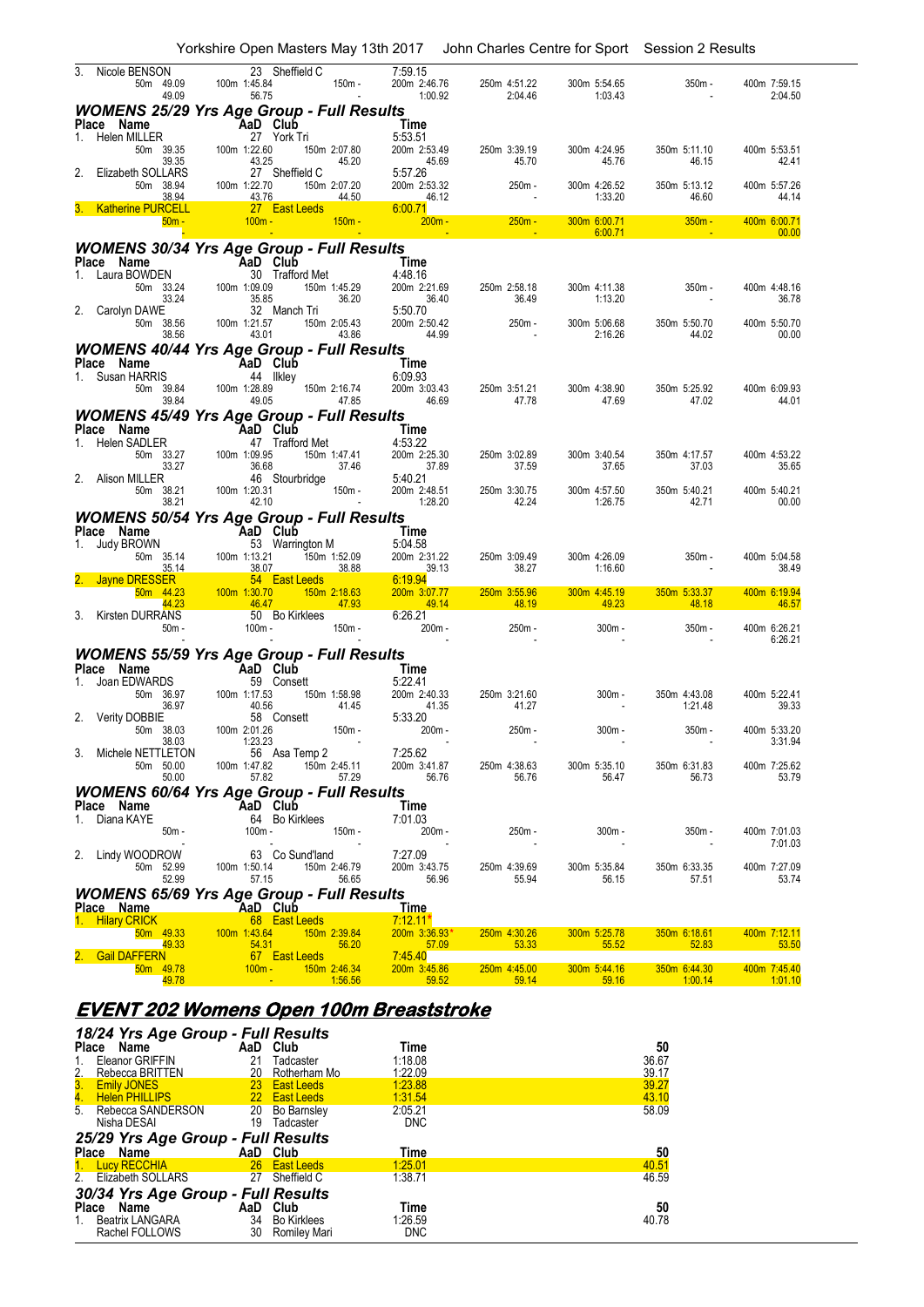| 35/39 Yrs Age Group - Full Results         |                           |                      |             |       |
|--------------------------------------------|---------------------------|----------------------|-------------|-------|
| Place Name<br><b>Example 2018</b> AaD Club |                           |                      | Time        | 50    |
| 1. Caroline MARSH                          |                           | 38 Bo Kirklees       | 1:28.08     | 42.70 |
| 40/44 Yrs Age Group - Full Results         |                           |                      |             |       |
| Place Name AaD Club                        |                           |                      | Time        | 50    |
| <b>Sally EVERS</b>                         |                           | <b>42</b> East Leeds | 1:25.09     | 40.47 |
| Nicola BENSTEAD                            |                           | 41 Hull Masters      | <b>DNC</b>  |       |
| 45/49 Yrs Age Group - Full Results         |                           |                      |             |       |
| Place Name                                 | <b>Example 2</b> AaD Club |                      | Time        | 50    |
| Emma CHAPLIN                               |                           | 46 Co Chester        | 1:41.26     | 48.01 |
| 2. Julie BOURNE                            |                           | 48 Sheffield C       | 1:44.84     | 51.49 |
| 3. Jane SEDMAN                             |                           | 49 King'f Scar       | 1:51.65     | 52.81 |
| 50/54 Yrs Age Group - Full Results         |                           |                      |             |       |
| Place Name                                 | <b>AaD Club</b>           |                      | <u>Time</u> | 50    |
| 1 Karen GRAHAM                             | <b>1988</b> 52 East Leeds |                      | $1:28.21*$  | 42.16 |
| 2. Elizabeth SHAW                          | 51 Otter                  |                      | 1:33.43     | 44.85 |
| 3. Lynne DAWSON                            |                           | 50 Chapeltown        | 1:42.22     | 48.86 |
| 55/59 Yrs Age Group - Full Results         |                           |                      |             |       |
| Place Name<br><b>Example 2</b> AaD Club    |                           |                      | Time        | 50    |
| 1. Verity DOBBIE                           |                           | 58 Consett           | 1:34.39     | 45.37 |
| 60/64 Yrs Age Group - Full Results         |                           |                      |             |       |
| Place Name                                 | AaD Club                  |                      | Time        | 50    |
| 1. Sally SHIELDS                           | 63                        | Bo Kirklees          | 1:31.97     | 44.85 |
| 65/69 Yrs Age Group - Full Results         |                           |                      |             |       |
| Place Name                                 | AaD Club                  |                      | Time        | 50    |
| <b>Gail DAFFERN</b>                        | 67                        | <b>East Leeds</b>    | 2:07.30     | 59.27 |
|                                            |                           |                      |             |       |

## **EVENT 203 Mens Open 100m Breaststroke**

| 18/24 Yrs Age Group - Full Results<br>Place<br>Name                      | AaD Club       |                                        | Time                             | 50             |
|--------------------------------------------------------------------------|----------------|----------------------------------------|----------------------------------|----------------|
| Thomas BARTRAM<br>1.                                                     |                | 23 York City                           | 1:17.85                          | 36.59          |
| 25/29 Yrs Age Group - Full Results                                       |                |                                        |                                  |                |
| <b>Place Name</b>                                                        | AaD Club       |                                        | Time                             | 50             |
| <b>Stephen HESELTON</b><br>1.                                            | 28             | <b>East Leeds</b>                      | 1:03.70"                         | 29.94          |
| 2.<br>Dean HEAPS<br>3.<br>Christopher UNSWORTH<br>Alexandros MITROPOULOS | 25<br>26       | Preston<br>Tadcaster<br>28 Sheffield C | 1:09.62<br>1:09.94<br><b>DNC</b> | 31.90<br>33.41 |
| 30/34 Yrs Age Group - Full Results                                       |                |                                        |                                  |                |
| Place Name                                                               | AaD Club       |                                        | Time                             | 50             |
| Neil RYAN<br>1.                                                          |                | 34 Romiley Mari                        | 1:17.14                          | 35.56          |
| 35/39 Yrs Age Group - Full Results                                       |                |                                        |                                  |                |
| Place Name                                                               | AaD Club       |                                        | Time                             | 50             |
| Richard DERDOWSKI<br>1.                                                  |                | 36 Bo Kirklees                         | 1:08.55                          | 32.07          |
| <b>Chris KNEE</b>                                                        |                | 38 East Leeds                          | 1:14.12                          | 34.62          |
| 3.<br><b>Stewart WORTHY</b>                                              | 39             | <b>Bo Kirklees</b>                     | 1:14.73                          | 35.10          |
| 4.<br>Peter GERMAIN<br>5.<br>Phil HORNER                                 |                | 35 Carlisle Aq<br>39 Eston             | 1:16.04<br>1:22.26               | 35.51<br>38.68 |
| Matthew COOPER<br>6.                                                     |                | 36 Middlesboro                         | 1:28.15                          | 43.50          |
| 40/44 Yrs Age Group - Full Results                                       |                |                                        |                                  |                |
| Place Name                                                               | AaD Club       |                                        | Time                             | 50             |
| Andrew COOPER<br>1.                                                      | 44             | <b>Trafford Met</b>                    | 1:10.09                          | 34.36          |
| <b>Timothy GLEESON</b>                                                   |                | 43 Co Sheffield                        | <b>DNC</b>                       |                |
| 45/49 Yrs Age Group - Full Results                                       |                |                                        |                                  |                |
| Place Name                                                               | AaD            | Club                                   | Time                             | 50             |
| <b>Philip CROXALL</b><br>1.                                              | 48             | Colne                                  | 1:20.89                          | 39.00          |
| 2.<br>Gary THURSFIELD                                                    | 45             | Sheffield C                            | 1:28.30                          | 42.38          |
| 3.<br>Lawrence SAVAGE                                                    |                | 45 Bo Barnsley                         | 1:46.65                          | 50.27          |
| 50/54 Yrs Age Group - Full Results                                       |                |                                        |                                  |                |
| Place Name                                                               | AaD Club       |                                        | Time                             | 50             |
| 1.<br>Stephen BOTTOMLEY                                                  |                | 54 Bo Kirklees                         | 1:22.39                          | 39.27          |
| 2.<br>Stephen TYLER                                                      |                | 53 Colne                               | 1:31.28                          | 43.62          |
| 55/59 Yrs Age Group - Full Results                                       |                |                                        |                                  |                |
| Place Name                                                               | AaD Club       |                                        | Time                             | 50             |
| 1.<br>Gordon BELBIN                                                      | 55             | Ulverston                              | 1:13.60                          | 34.56          |
| 2.<br>Craig HEGGIE                                                       | 55             | Workington                             | 1:17.68                          | 36.83          |
| 3.<br>Kevan BROWN                                                        | 57             | <b>Bo Kirklees</b>                     | 1:18.59                          | 36.93          |
| 65/69 Yrs Age Group - Full Results                                       |                |                                        |                                  |                |
| Place Name                                                               | AaD Club       |                                        | Time                             | 50             |
| 1.<br>Godfrey GREEN                                                      | 68             | Co Lincoln P                           | 1:38.55                          | 46.11          |
| 2.<br>Steven EDDISON                                                     | 68             | Co Bradford                            | 2:19.41<br><b>DNC</b>            | 1:03.33        |
| Brian TAYLOR                                                             |                | 67 Adwick                              |                                  |                |
| 70/74 Yrs Age Group - Full Results                                       |                |                                        |                                  |                |
| Place Name<br>Norman STEPHENSON                                          | AaD Club       | 73 Co Sund'land                        | Time<br>1:42.91                  | 50<br>48.24    |
| 1.                                                                       |                |                                        |                                  |                |
| 75 Yrs/Over Age Group - Full Results                                     |                |                                        |                                  |                |
| Place Name<br>1.<br>Neil MACKINNON                                       | AaD Club<br>76 | Trafford Met                           | Time<br>1:40.58                  | 50<br>46.70    |
| <b>Bill MOORE</b>                                                        | 80             | <b>East Leeds</b>                      | 1:55.48                          | 51.93          |
| 3.<br>Colin SAGE                                                         | 81             | <b>Hull Masters</b>                    | 1:56.93                          | 54.87          |
|                                                                          |                |                                        |                                  |                |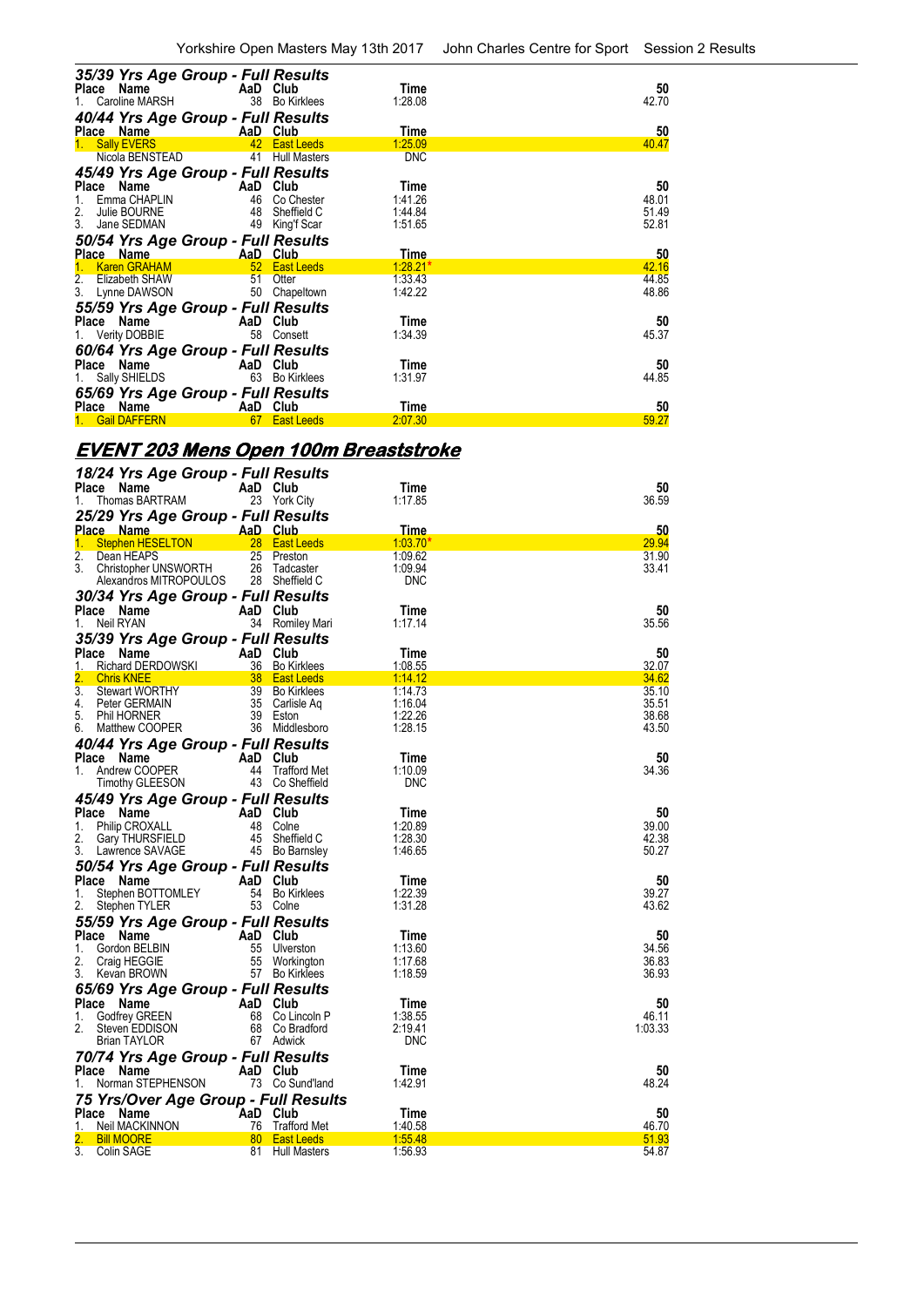# **EVENT 204 Womens Open 50m Butterfly**

|          | 18/24 Yrs Age Group - Full Results                                                    |          |                                 |                |
|----------|---------------------------------------------------------------------------------------|----------|---------------------------------|----------------|
|          | Place<br>Name                                                                         | AaD Club |                                 | Time           |
| 1.       | Nisha DESAI                                                                           | 19<br>21 | Tadcaster                       | 32.36          |
| 2.       | Charlotte SMITH<br>3. Rebecca GARFORTH                                                | 21       | Hackney<br><b>East Leeds</b>    | 32.92<br>32.93 |
|          | 4. Danielle DUNN                                                                      | 20       | Eston                           | 32.95          |
|          |                                                                                       | 24       | Preston                         | 34.67          |
|          | 5. Rosemary KINCAID<br>6. Holly GLOSSOP                                               |          | 18 Sheffield C                  | 37.05          |
| 7.       | Stephanie SENIOR                                                                      |          | 21 Sheffield C                  | 37.63          |
|          | Rebecca SANDERSON                                                                     |          | 20 Bo Barnsley                  | <b>DNC</b>     |
|          | <b>Emily JONES</b>                                                                    |          | 23 East Leeds                   | DNC            |
|          | 25/29 Yrs Age Group - Full Results                                                    |          |                                 |                |
|          | Place<br>Name                                                                         | AaD Club |                                 | <b>Time</b>    |
| 1.<br>2. | Hannah ROBSON                                                                         | 26       | <b>Boldon</b><br>25 King'f Scar | 39.27<br>39.75 |
|          | Amy HICKS<br><b>Betsy GREEN</b>                                                       | 28       | <b>Hull Masters</b>             | <b>DNC</b>     |
|          |                                                                                       |          |                                 |                |
|          | 30/34 Yrs Age Group - Full Results<br>Place Name                                      | AaD Club |                                 | Time           |
|          | 1. Lucy RODWELL                                                                       | 31       | Sheffield C                     | 31.32          |
| 2.       | Deborah CROSSLAND                                                                     | 30       | <b>Bo Kirklees</b>              | 32.70          |
|          | 3. Laura BOWDEN                                                                       |          | 30 Trafford Met                 | 33.59          |
|          | 35/39 Yrs Age Group - Full Results                                                    |          |                                 |                |
|          | Place<br>Name                                                                         | AaD Club |                                 | <b>Time</b>    |
|          | Ann-Marie BLOWMAN                                                                     |          | 38 Hull Masters                 | DNC            |
|          | 40/44 Yrs Age Group - Full Results                                                    |          |                                 |                |
|          | Place Name                                                                            | AaD Club |                                 | Time           |
|          | 1. Sally EVERS                                                                        |          | 42 East Leeds                   | 33.38          |
| 2.       | Jayne BLIZZARD                                                                        | 44       | King'f Scar                     | 40.03          |
|          | Emma WOODS                                                                            |          | 41 East Leeds                   | DNC            |
|          | 45/49 Yrs Age Group - Full Results                                                    |          |                                 |                |
|          | 1. Philippa RICKARD<br>1. Philippa RICKARD 46 East L<br>1. Philippa RICKARD 47 East L |          |                                 | <b>Time</b>    |
|          |                                                                                       |          | 46 East Leeds                   | 31.44          |
|          |                                                                                       |          | 47 East Leeds                   | DNC            |
|          | 50/54 Yrs Age Group - Full Results                                                    |          |                                 |                |
|          | Place Name<br>AaD<br>$rac{52}{53}$                                                    |          | Club                            | Time           |
|          | 1. Karen GRAHAM                                                                       | $52-$    | <b>East Leeds</b>               | 33.30          |
|          | 2. Kath MINGHELLA                                                                     |          | 53 King'f Scar                  | 46.95          |
|          | 55/59 Yrs Age Group - Full Results                                                    |          |                                 |                |
|          | Place<br>Name                                                                         | AaD Club |                                 | <b>Time</b>    |
|          | 1. Joan EDWARDS                                                                       | 59       | Consett                         | 38.00          |
|          | 2. Carol JAMES<br>3. Susanne GRIFFITHS                                                | 57       | Sheffield C<br>58 New Earswick  | 44.89<br>47.76 |
|          |                                                                                       |          |                                 |                |
|          | 60/64 Yrs Age Group - Full Results                                                    | AaD Club |                                 |                |
|          | Place Name<br>1. Sally SHIELDS                                                        | 63       | <b>Bo Kirklees</b>              | Time<br>39.03  |
| 2.       | Wendy OFFORD                                                                          | 63       | <b>Bo Kirklees</b>              | 40.01          |
|          |                                                                                       |          |                                 |                |

# **EVENT 205 Mens Open 50m Butterfly**

|                  | 18/24 Yrs Age Group - Full Results                                                                                                                                                                           |                                                                      | Club               |                      |
|------------------|--------------------------------------------------------------------------------------------------------------------------------------------------------------------------------------------------------------|----------------------------------------------------------------------|--------------------|----------------------|
| <b>Place</b>     | Name<br>1. Ben TAYLOR-WALSH 19 East Leeds                                                                                                                                                                    | <b>AaD</b>                                                           |                    | <b>Time</b><br>26.28 |
|                  |                                                                                                                                                                                                              |                                                                      | 21 Billingham      | 27.93                |
|                  | 2. Nicholas GOWLAND<br>3. Brodie BENSON<br>4. Nicholas SIMPSON<br>5. Ethan FIELDING<br>19                                                                                                                    |                                                                      | Sheffield C        | 28.83                |
|                  |                                                                                                                                                                                                              |                                                                      | Boldon             | 28.86                |
|                  |                                                                                                                                                                                                              |                                                                      | Preston            | 29.92                |
|                  |                                                                                                                                                                                                              |                                                                      |                    |                      |
|                  | 25/29 Yrs Age Group - Full Results                                                                                                                                                                           |                                                                      |                    |                      |
|                  |                                                                                                                                                                                                              |                                                                      | 28 East Leeds      | Time<br>26.67        |
|                  | Fiace Name<br>1. Richard JAGGER 28 East L                                                                                                                                                                    |                                                                      |                    |                      |
|                  | 30/34 Yrs Age Group - Full Results<br>30/34 Yrs Age 100<br>Place Name AaD Club<br>1. Alistair CRAWFORD 33 East Leeds<br>2 Mark ROBINSON 34 Co Sund'lar<br>2 Mark ROBINSON 30 Bo Kirklees<br>2 10 Bo Kirklees |                                                                      |                    |                      |
|                  |                                                                                                                                                                                                              |                                                                      |                    | Time                 |
|                  |                                                                                                                                                                                                              |                                                                      |                    | 25.54                |
|                  |                                                                                                                                                                                                              |                                                                      | Co Sund'land       | 28.93                |
|                  |                                                                                                                                                                                                              |                                                                      |                    | 32.72                |
|                  | 35/39 Yrs Age Group - Full Results                                                                                                                                                                           |                                                                      |                    |                      |
| Place            | Name                                                                                                                                                                                                         | AaD Club                                                             |                    | Time                 |
| 1.               | <b>Chris KNEE</b>                                                                                                                                                                                            |                                                                      | 38 East Leeds      | 27.77                |
|                  | 2. Philip PRATT<br>3. Chris GODFREY                                                                                                                                                                          | <b>1988 East Leeds</b>                                               |                    | 27.96                |
|                  |                                                                                                                                                                                                              |                                                                      | 36 Bo Kirklees     | 29.94                |
|                  | 4. Robert KELLY                                                                                                                                                                                              | 36                                                                   | <b>Bo Kirklees</b> | 30.45                |
|                  | 5. Matthew COOPER                                                                                                                                                                                            | 36                                                                   | Middlesboro        | 33.89                |
|                  | <b>Phil HORNER</b>                                                                                                                                                                                           | 39                                                                   | Eston              | <b>DNC</b>           |
|                  | John MAJOR                                                                                                                                                                                                   |                                                                      |                    | <b>DNC</b>           |
|                  | David STANIFORTH                                                                                                                                                                                             |                                                                      |                    | <b>DNC</b>           |
|                  | James BARWICK                                                                                                                                                                                                | الكافية المسافية 38 Hull Masters<br>37 Hull Masters<br>35 East Leade |                    | <b>DNC</b>           |
|                  | 40/44 Yrs Age Group - Full Results                                                                                                                                                                           |                                                                      |                    |                      |
| Place            | Name                                                                                                                                                                                                         | AaD Club                                                             |                    | Time                 |
|                  | 1. Gavin CHAMBERS                                                                                                                                                                                            | $\frac{40}{42}$                                                      | Sheffield C        | 33.44                |
|                  | 2. Kevin PICKERING                                                                                                                                                                                           |                                                                      | Pocklington        | 33.71                |
| $\overline{3}$ . | Philip ROBERTSON 44                                                                                                                                                                                          |                                                                      | Ashington          | 36.99                |
|                  | Graeme ATHERTON                                                                                                                                                                                              | 42                                                                   | Warrington M       | <b>DNC</b>           |
|                  | 45/49 Yrs Age Group - Full Results                                                                                                                                                                           |                                                                      |                    |                      |
| Place            | Name                                                                                                                                                                                                         | AaD Club                                                             |                    | Time                 |
| 1.               | Steven HORNER                                                                                                                                                                                                | 45                                                                   | Eston              | 30.55                |
| 2.               | Ken FLETT                                                                                                                                                                                                    | 45                                                                   | Chesterfield       | 30.58                |
|                  |                                                                                                                                                                                                              |                                                                      |                    |                      |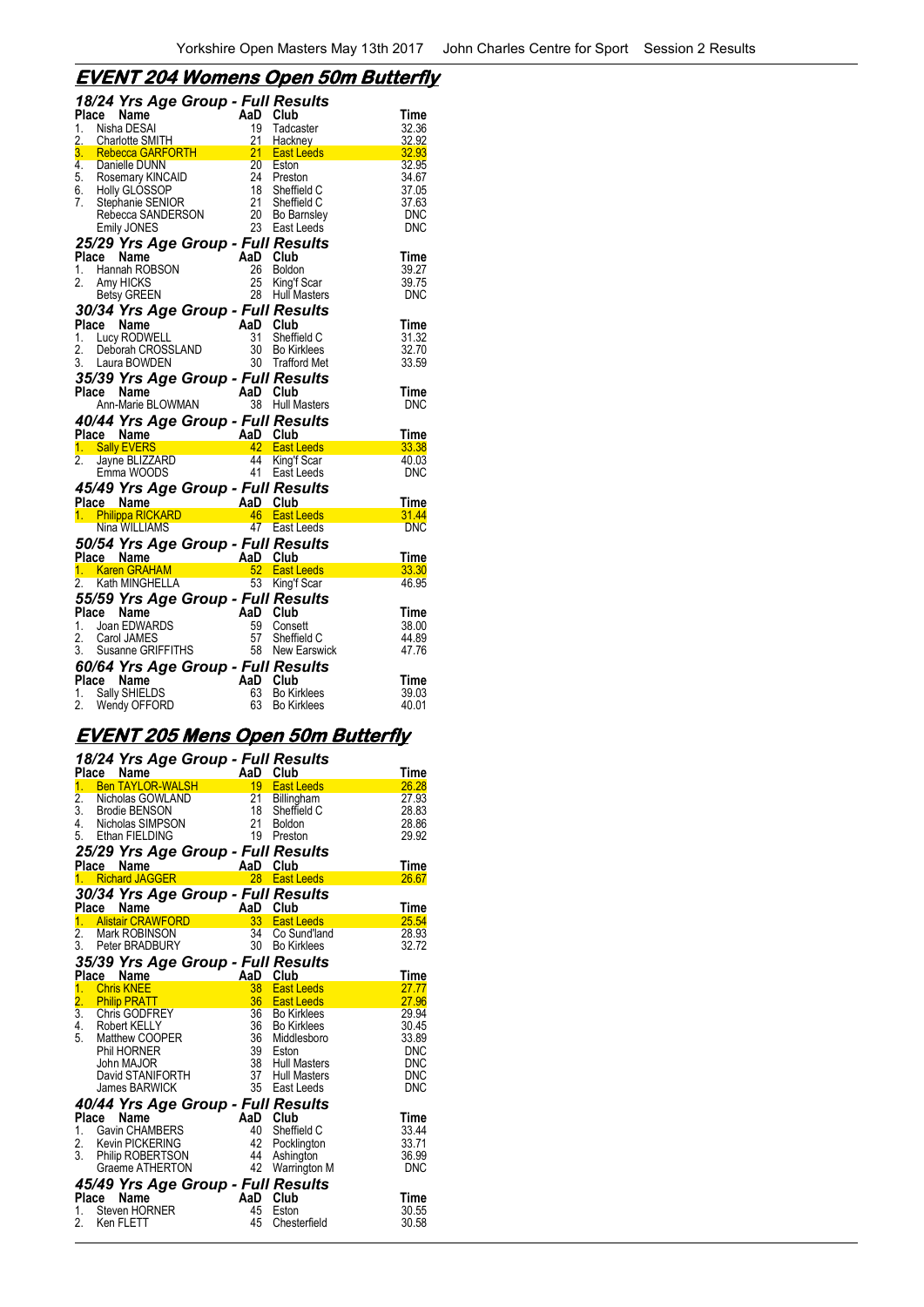| 3.               | Sean O'FLAHERTY<br>Martin GOFF     | 45<br>49        | <b>Bo Kirklees</b><br>Romiley Mari | 30.86<br><b>DNC</b> |
|------------------|------------------------------------|-----------------|------------------------------------|---------------------|
|                  | 50/54 Yrs Age Group - Full Results |                 |                                    |                     |
|                  | Name<br><b>Place</b>               | AaD             | Club                               | Time                |
|                  | Jonathan SAUNDERS                  | 51              | Co Sheffield                       | 31.30               |
| 2.               | David HOGG                         | 53 <sup>2</sup> | <b>East Leeds</b>                  | 31.65               |
|                  | 3. Arthur APLIN                    | 54              | Newcastle                          | 36.33               |
| $\overline{4}$ . | Lyn HUGHES                         |                 | 53 East Leeds                      | 36.91               |
|                  | 55/59 Yrs Age Group - Full Results |                 |                                    |                     |
|                  | Name<br><b>Place</b>               | AaD             | Club                               | Time                |
| 1.               | David BRADFORD                     | 59              | Chesterfield                       | 33.38               |
|                  | 2. Gerald KELLEHER                 | 59              | Warrington M                       | 34.89               |
|                  | 3. Peter FRENCH                    | 59              | Newcastle                          | 38.05               |
|                  | Robert LUCAS                       | 56              | <b>Hull Masters</b>                | <b>DNC</b>          |
|                  | 60/64 Yrs Age Group - Full Results |                 |                                    |                     |
|                  | Name<br>Place                      | AaD             | Club                               | Time                |
| 1.               | <b>Brian GODFREY</b>               | 62              | <b>Bo Kirklees</b>                 | 32.09               |
| 2.               | Christopher BROWN                  | 64              | Co Bradford                        | 33.38               |
| 3.               | <b>Trevor THEWLIS</b>              | 60              | <b>Bo Kirklees</b>                 | 34.02               |
|                  | 4. John WEAVER                     | 63              | Aquabears                          | 38.83               |
|                  | 70/74 Yrs Age Group - Full Results |                 |                                    |                     |
|                  | Name<br>Place                      | AaD             | Club                               | Time                |
|                  | 1. William NOBLE                   | 70              | Aquabears                          | 37.86               |
| 2.               | Norman STEPHENSON                  | 73              | Co Sund'land                       | 43.48               |
|                  |                                    |                 |                                    |                     |

# **EVENT 206 Womens Open 100m IM**

| 18/24 Yrs Age Group - Full Results               |          |                                     |                        |                |
|--------------------------------------------------|----------|-------------------------------------|------------------------|----------------|
| Place Name<br><b>Helen PHILLIPS</b><br>1.        | AaD Club | 22 East Leeds                       | Time<br><u>1:17.37</u> | 50<br>36.04    |
| $\overline{2}$ .<br>Stephanie SENIOR             | 21       | Sheffield C                         | 1:24.65                | 40.35          |
| 3.<br>Rebecca SANDERSON                          |          | 20 Bo Barnsley                      | 1:50.10                | 51.43          |
| 4.<br>Nicole BENSON                              |          | 23 Sheffield C                      | 1:54.46                | 52.15          |
| Holly GLOSSOP                                    |          | 18 Sheffield C                      | DQ                     |                |
|                                                  |          |                                     |                        |                |
| 25/29 Yrs Age Group - Full Results               |          |                                     |                        |                |
| Place Name                                       | AaD      | Club                                | Time                   | 50             |
| 1.<br><b>Helen MILLER</b>                        | 27       | York Tri                            | 1:25.79                | 39.60          |
| 2.<br>Elizabeth SOLLARS                          | 27       | Sheffield C                         | 1:27.42                | 41.22          |
| 30/34 Yrs Age Group - Full Results               |          |                                     |                        |                |
| Place Name                                       | AaD      | Club                                | Time                   | 50             |
| Sarah HOOF<br>1.                                 |          | 32 Lincoln Vulc                     | 1:33.70                | 44.03          |
| 35/39 Yrs Age Group - Full Results               |          |                                     |                        |                |
|                                                  |          |                                     | Time                   | 50             |
| Place<br>Name                                    | AaD      | Club<br>38 Bo Kirklees              |                        | 1:20.54        |
| Caroline MARSH<br>1.                             |          | 38 Hull Masters                     | 1:20.54<br><b>DNC</b>  |                |
| Ann-Marie BLOWMAN                                |          |                                     |                        |                |
| 40/44 Yrs Age Group - Full Results               |          |                                     |                        |                |
| Place Name                                       | AaD      | Club                                | Time                   | 50             |
| 1.<br>Karen COULTER                              | 41       | Eston                               | 1:21.08                | 37.41          |
| 2.<br>Susan HARRIS                               | 44       | likley                              | 1:31.90                | 43.59          |
| 3.<br>Jayne BLIZZARD                             | 44       | King'f Scar                         | 1:32.00                | 44.07          |
| Nicola BENSTEAD                                  | 41       | <b>Hull Masters</b>                 | <b>DNC</b>             |                |
| Emma WOODS                                       |          | 41 East Leeds                       | <b>DNC</b>             |                |
| 45/49 Yrs Age Group - Full Results               |          |                                     |                        |                |
| Place Name                                       | AaD      | Club                                | Time                   | 50             |
| 1.<br>Helen SADLER                               | 47       | <b>Trafford Met</b>                 | 1:15.73                | 35.38          |
| 2.<br>Sasha WHYATT                               | 45       | Aquabears                           | 1:24.62                | 39.18          |
| 3.<br>Melissa BRITTEN                            |          | 46 Rotherham Mo                     | 1:27.13                | 40.01          |
| 4.<br>Joanne BROOK                               |          | 48 Bo Kirklees                      | 1:29.35                | 40.14          |
| 5.<br>Emma CHAPLIN                               |          | 46 Co Chester                       | 1:29.59                | 41.88          |
| 6.<br>Sarah GREAVES                              | 49       | <b>Bo Kirklees</b>                  | 1:42.55                | 49.11          |
| 7.<br>Joanne SMITH                               | 46       | <b>Boldon</b>                       | 1:47.32                | 51.88          |
|                                                  |          |                                     |                        |                |
| 50/54 Yrs Age Group - Full Results<br>Place Name | AaD      | Club                                | Time                   | 50             |
|                                                  |          |                                     |                        |                |
| 1.<br><b>Karen GRAHAM</b><br>2.                  | 54       | 52 East Leeds<br><b>Bo Kirklees</b> | 1:18.76<br>1:25.12     | 37.74<br>38.06 |
| Carolyn IRVINE<br>3.                             | 51       |                                     | 1:26.88                | 42.66          |
| Elizabeth SHAW<br>4.                             |          | Otter                               | 1:33.15                | 45.66          |
| Lynne DAWSON                                     |          | 50 Chapeltown                       |                        |                |
| 55/59 Yrs Age Group - Full Results               |          |                                     |                        |                |
| Place Name                                       | AaD Club |                                     | Time                   | 50             |
| Susanne GRIFFITHS<br>1.                          |          | 58 New Earswick                     | 1:46.42                | 49.64          |
| 60/64 Yrs Age Group - Full Results               |          |                                     |                        |                |
| Place Name                                       | AaD      | Club                                | Time                   | 50             |
| Sally SHIELDS<br>1.                              | 63       | <b>Bo Kirklees</b>                  | 1:27.24                |                |
|                                                  |          |                                     |                        |                |
|                                                  |          |                                     |                        |                |

### **EVENT 207 Mens Open 100m IM**

|                                    | 18/24 Yrs Age Group - Full Results |    |               |         |       |  |  |
|------------------------------------|------------------------------------|----|---------------|---------|-------|--|--|
| Place                              | Name                               |    | AaD Club      | Time    | 50    |  |  |
| 1.                                 | <b>Brodie BENSON</b>               | 18 | Sheffield C   | 1:09.91 | 31.89 |  |  |
|                                    | 2. Thomas BARTRAM                  |    | 23 York City  | 1:12.61 | 33.87 |  |  |
| 25/29 Yrs Age Group - Full Results |                                    |    |               |         |       |  |  |
|                                    | Place Name                         |    | AaD Club      | Time    | 50    |  |  |
|                                    | 1. Stephen HESELTON                |    | 28 East Leeds | 1:00.30 | 27.84 |  |  |
|                                    | 2. Christopher UNSWORTH            | 26 | Tadcaster     | 1:06.03 | 30.75 |  |  |
| 3.                                 | Alexandros MITROPOULOS             | 28 | Sheffield C   | 1:06.19 | 31.60 |  |  |
| 4.                                 | Dean HEAPS                         | 25 | Preston       | 1:07.69 | 32.76 |  |  |
| 5.                                 | Alexander THOMPSON                 | 26 | Sheffield C   | 1:30.16 |       |  |  |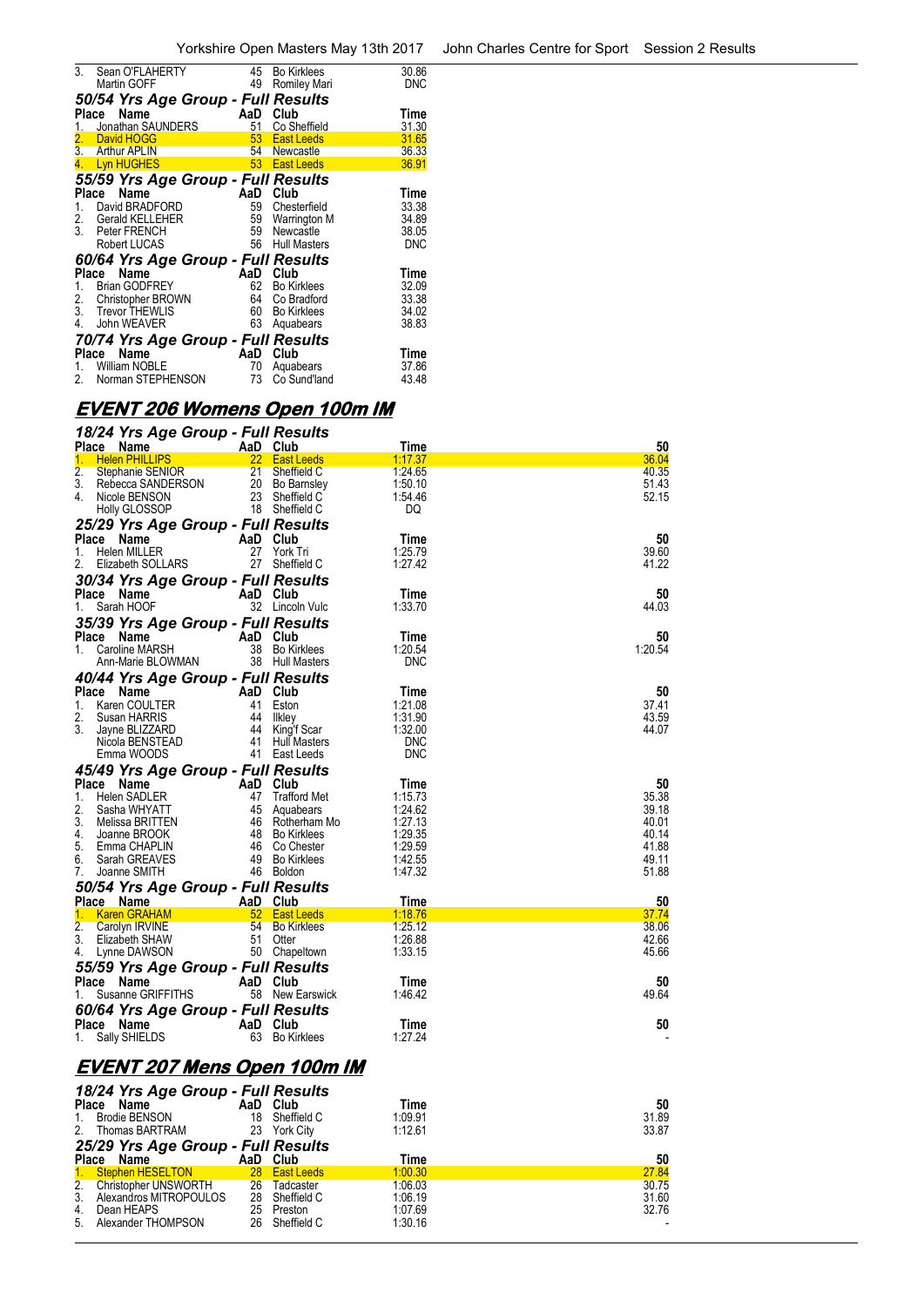| 30/34 Yrs Age Group - Full Results         |           |                                      |                    |                |
|--------------------------------------------|-----------|--------------------------------------|--------------------|----------------|
| <b>Name</b><br>Place                       |           | AaD Club                             | Time               | 50             |
| <b>Alistair CRAWFORD</b><br>1.<br>2.       | 33<br>34  | <b>East Leeds</b>                    | 59.55              | 27.42          |
| Mark ROBINSON<br>3.<br>Neil RYAN           | 34        | Co Sund'land<br>Romiley Mari         | 1:07.60<br>1:10.52 | 31.62<br>32.16 |
| <b>Timothy BAGGULEY</b><br>4.              |           | 32 BUCS                              | 1:11.15            | 34.02          |
| 35/39 Yrs Age Group - Full Results         |           |                                      |                    |                |
| Place<br>Name                              | AaD       | Club                                 | Time               | 50             |
| <b>Stewart WORTHY</b><br>1.                | 39        | <b>Bo Kirklees</b>                   | 1:07.93            | 33.61          |
| 2.<br>Robert KELLY                         | 36        | <b>Bo Kirklees</b>                   | 1:10.66            | 33.71          |
| 3.<br>Phil HORNER                          | 39        | Eston                                | 1:14.07            | 34.51          |
| Matthew COOPER<br>4.                       |           | 36 Middlesboro                       | 1:18.72            | 37.85          |
| 40/44 Yrs Age Group - Full Results         |           |                                      |                    |                |
| Place<br>Name                              |           | AaD Club                             | Time               | 50             |
| Andrew COOPER<br>1.<br>2.<br>Martin TEMPLE | 44<br>40  | <b>Trafford Met</b>                  | 1:04.80<br>1:15.88 | 30.94<br>35.15 |
| 3.<br><b>Kevin PICKERING</b>               |           | <b>Bo Kirklees</b><br>42 Pocklington | 1:16.99            | 35.29          |
| 4.<br>Gavin CHAMBERS                       |           | 40 Sheffield C                       | 1:18.57            | 35.95          |
| 5.<br>Philip ROBERTSON                     | 44        | Ashington                            | 1:21.44            | 38.11          |
| Ben SHAW                                   | 41        | East Leeds                           | <b>DNC</b>         |                |
| Graeme ATHERTON                            |           | 42 Warrington M                      | <b>DNC</b>         |                |
| 45/49 Yrs Age Group - Full Results         |           |                                      |                    |                |
| Place Name                                 | AaD       | Club                                 | Time               | 50             |
| 1.<br>Steven HORNER                        | 45        | Eston                                | 1:10.39            | 1:10.39        |
| 2.<br><b>Philip CROXALL</b>                | 48        | Colne                                | 1:13.68            | 36.30          |
| 3.<br><b>Richard WITTY</b>                 |           | 48 King'f Scar                       | 1:28.76            | 43.28          |
| 50/54 Yrs Age Group - Full Results         |           |                                      |                    |                |
| Place Name<br>1.<br>Russell MASON          | AaD<br>54 | Club<br><b>Warrington M</b>          | Time<br>1:06.22    | 50<br>31.51    |
| Stephen BOTTOMLEY<br>2.                    | 54        | <b>Bo Kirklees</b>                   | 1:13.81            | 34.72          |
| 55/59 Yrs Age Group - Full Results         |           |                                      |                    |                |
| <b>Place</b><br>Name                       | AaD       | Club                                 | Time               | 50             |
| 1.<br>Gordon BELBIN                        | 55        | Ulverston                            | 1:07.92            | 31.80          |
| 2.<br>Stephen ALLEN                        | 57        | <b>Hull Masters</b>                  | 1:13.72            | 33.68          |
| 3.<br>David BRADFORD                       | 59        | Chesterfield                         | 1:18.82            | 36.81          |
| 4<br>Gordon DICKINSON                      | 58        | Ashington                            | 1:36.47            | 45.40          |
| Brenton MAYMAN                             |           | 57 Pocklington                       | DQ                 |                |
| 65/69 Yrs Age Group - Full Results         |           |                                      |                    |                |
| <b>Place</b><br>Name                       | AaD       | Club                                 | Time               | 50             |
| Godfrey GREEN<br>1.<br>2.<br>Graeme SHUTT  | 68<br>68  | Co Lincoln P                         | 1:36.72<br>1:44.72 | 46.68<br>46.58 |
| Steven EDDISON                             | 68        | Co Sund'land<br>Co Bradford          | <b>DNC</b>         |                |
| <b>Brian TAYLOR</b>                        |           | 67 Adwick                            | DNC                |                |
| 70/74 Yrs Age Group - Full Results         |           |                                      |                    |                |
| Place<br>Name                              |           | AaD Club                             | Time               | 50             |
| <b>William NOBLE</b><br>1.                 | 70        | Aquabears                            | 1:34.08            | 41.08          |
| 2.<br>Norman STEPHENSON                    | 73        | Co Sund'land                         | 1:36.55            | 47.97          |
| 3.<br>Alex BROWN                           | 73        | Blyth                                | 1:37.57            | 46.70          |
| Tony CATTERALL<br>4.                       | 71        | Colne                                | 1:37.64            | 47.07          |
| Carl BUTLER                                | 73        | RichmondDale                         | <b>DNC</b>         |                |
| 75 Yrs/Over Age Group - Full Results       |           |                                      |                    |                |
| Place<br>Name<br>Colin SAGE<br>1.          | AaD<br>81 | Club<br><b>Hull Masters</b>          | Time<br>1:47.96    | 50<br>52.77    |
|                                            |           |                                      |                    |                |

# **EVENT 208 Womens Open 100m Freestyle**

|                    | 18/24 Yrs Age Group - Full Results |                 |                     |                 |             |
|--------------------|------------------------------------|-----------------|---------------------|-----------------|-------------|
| <b>Place</b><br>1. | Name<br>Rebecca BRITTEN            | AaD Club<br>20  | Rotherham Mo        | Time<br>1:01.97 | 50<br>29.49 |
|                    | <b>Emily JONES</b>                 | 23              | <b>East Leeds</b>   | 1:05.55         | 31.29       |
| $\frac{2}{3}$      | Eleanor GRIFFIN                    | 21              | Tadcaster           | 1:06.31         | 31.92       |
| <u>4.</u>          | Charlotte SMITH                    | 21              | Hackney             | 1:06.95         | 32.30       |
| 5.                 | <b>Rebecca GARFORTH</b>            | 21              | <b>East Leeds</b>   | 1:07.43         | 32.39       |
| 6.                 | Rosemary KINCAID                   |                 | 24 Preston          | 1:08.24         | 32.19       |
| 7.                 | <b>Holly GLOSSOP</b>               | 18              | Sheffield C         | 1:11.69         |             |
| 8.                 | Stephanie SENIOR                   | 21              | Sheffield C         | 1:14.25         | 36.07       |
|                    | 25/29 Yrs Age Group - Full Results |                 |                     |                 |             |
| <b>Place</b>       | Name                               | AaD             | Club                | Time            | 50          |
| 1.                 | Rebecca PEARSON                    | 26              | Chesterfield        | 1:03.27         |             |
| $\frac{2}{3}$      | <b>Lucy RECCHIA</b>                | 26              | <b>East Leeds</b>   | 1:04.54         | 31.10       |
|                    | <b>Katherine PURCELL</b>           | 27 <sub>2</sub> | <b>East Leeds</b>   | 1:14.45         | 35.77       |
| 4.                 | Amy HICKS                          | 25              | King'f Scar         | 1:18.70         | 35.70       |
| 5.                 | Hannah ROBSON                      | 26              | Boldon              | 1:19.18         | 37.18       |
|                    | <b>Betsy GREEN</b>                 | 28              | <b>Hull Masters</b> | <b>DNC</b>      |             |
|                    | 30/34 Yrs Age Group - Full Results |                 |                     |                 |             |
|                    | Place Name                         | AaD             | Club                | Time            | 50          |
| $1_{-}$            | Laura BOWDEN                       | 30              | <b>Trafford Met</b> | 1:05.23         | 31.61       |
|                    | Rachel FOLLOWS                     | 30              | Romiley Mari        | <b>DNC</b>      |             |
|                    | 35/39 Yrs Age Group - Full Results |                 |                     |                 |             |
| <b>Place</b>       | Name                               | AaD             | Club                | Time            | 50          |
|                    | Suzanne WILLIAMS                   | 36              | <b>Hull Masters</b> | <b>DNC</b>      |             |
|                    | 40/44 Yrs Age Group - Full Results |                 |                     |                 |             |
|                    | Place Name                         | AaD             | Club                | <u>Time</u>     | 50          |
| 1.                 | <b>Sally EVERS</b>                 | 42              | <b>East Leeds</b>   | 1:07.32         | 32.23       |
| $\overline{2}$ .   | Victoria WILFORD                   | 43              | <b>Bo Kirklees</b>  | 1:09.58         | 33.28       |
| 3.                 | Jayne BLIZZARD                     | 44              | King'f Scar         | 1:17.20         | 37.00       |
| 4.                 | Susan HARRIS                       | 44              | Ilkley              | 1:19.05         | 37.83       |
| 5.                 | Sarah TAYLOR                       | 41              | Eston               | 1:22.32         |             |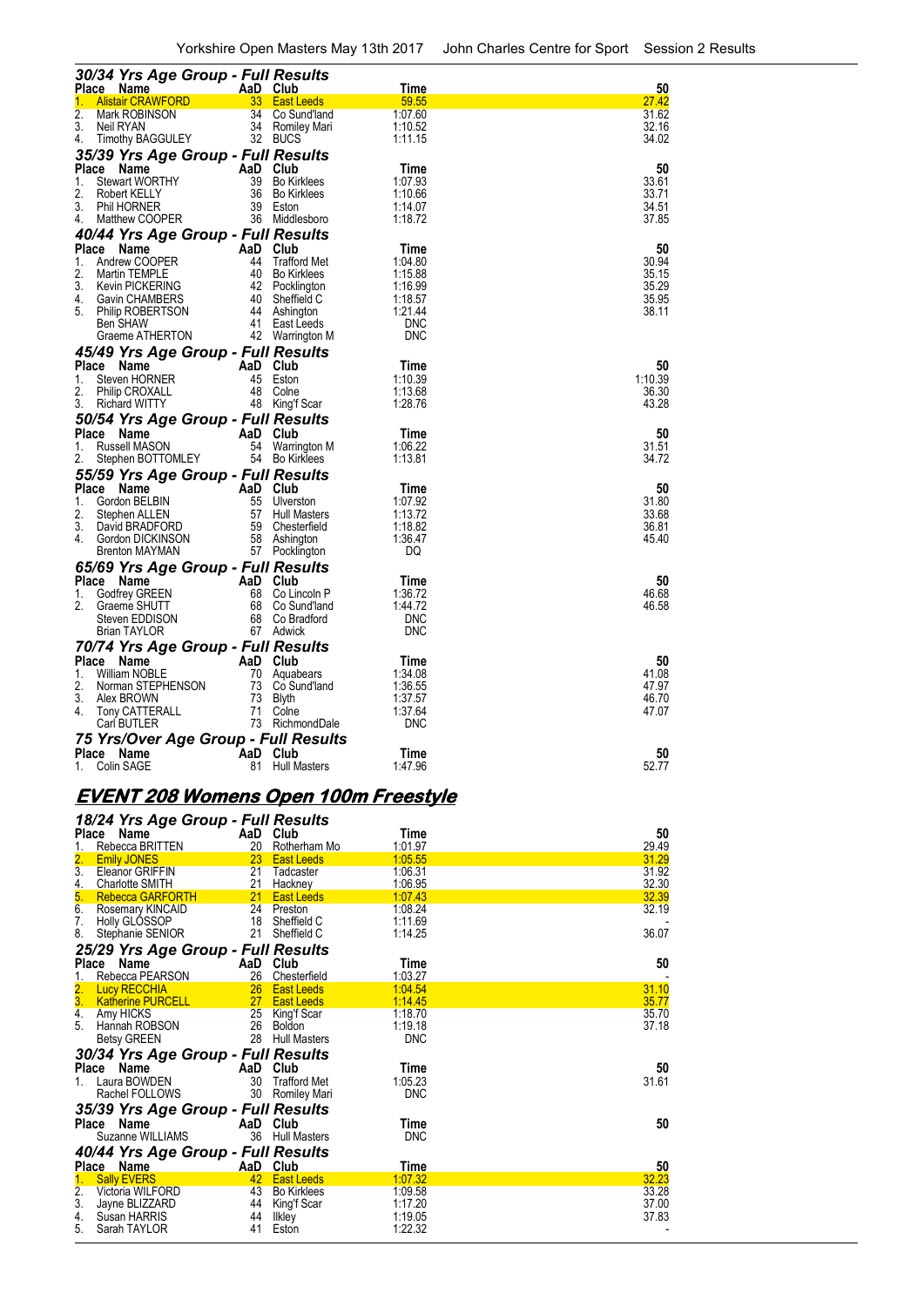|               | 45/49 Yrs Age Group - Full Results |                 |                     |         |       |
|---------------|------------------------------------|-----------------|---------------------|---------|-------|
|               | Place Name                         |                 | AaD Club            | Time    | 50    |
|               | <b>Nina WILLIAMS</b>               | 47              | <b>East Leeds</b>   | 1:03.03 | 30.53 |
| 2.            | Sasha WHYATT                       | 45              | Aquabears           | 1:12.93 | 35.13 |
| 3.            | Dawn MITTON                        |                 | 48 Bo Kirklees      | 1:39.78 | 45.72 |
|               | 50/54 Yrs Age Group - Full Results |                 |                     |         |       |
|               | Place Name                         |                 | AaD Club            | Time    | 50    |
|               | <b>Karen GRAHAM</b>                | 52 <sub>2</sub> | <b>East Leeds</b>   | 1:04.53 | 31.35 |
| $\frac{2}{3}$ | Judy BROWN                         |                 | 53 Warrington M     | 1:06.49 |       |
|               | Kath MINGHELLA                     |                 | 53 King'f Scar      | 1:16.90 | 37.44 |
| 4.            | Jayne DRESSER                      |                 | 54 East Leeds       | 1:28.74 | 42.26 |
|               | 55/59 Yrs Age Group - Full Results |                 |                     |         |       |
| Place         | Name                               | AaD             | Club                | Time    | 50    |
|               | Joan EDWARDS                       | 59              | Consett             | 1:14.32 | 35.75 |
| 2.            | Carol JAMES                        | 57              | Sheffield C         | 1:28.27 | 42.73 |
|               | 60/64 Yrs Age Group - Full Results |                 |                     |         |       |
| Place         | Name                               |                 | AaD Club            | Time    | 50    |
| 1.            | Sally SHIELDS                      | 63              | <b>Bo Kirklees</b>  | 1:19.38 | 37.31 |
| 2.            | Lindy WOODROW                      |                 | 63 Co Sund'land     | 1:42.56 | 47.88 |
| 3.            | Suzanne CLARKSON                   | 62              | <b>Hull Masters</b> | 1:58.50 | 55.33 |
|               | 65/69 Yrs Age Group - Full Results |                 |                     |         |       |
| Place         | <b>Name</b>                        |                 | AaD Club            | Time    | 50    |
|               | <b>Gail DAFFERN</b>                |                 |                     | 1:46.06 | 49.89 |

# **EVENT 209 Mens Open 100m Freestyle**

| 18/24 Yrs Age Group - Full Results                        |                 |                                        |                  |              |
|-----------------------------------------------------------|-----------------|----------------------------------------|------------------|--------------|
| Place Name<br><b>Ben TAYLOR-WALSH</b><br>1.               | AaD Club        | 19 East Leeds                          | Time<br>52.13    | 50<br>25.08  |
| 2.<br><b>Brodie BENSON</b>                                | 18              | Sheffield C                            | 58.60            | 28.00        |
| 3.<br>Ethan FIELDING                                      | 19              | Preston                                | 58.81            | 27.83        |
| 4.<br>Alasdair MCNEIL                                     |                 | 19 Sheffield C                         | 1:01.72          | 29.83        |
|                                                           |                 |                                        |                  |              |
| 25/29 Yrs Age Group - Full Results                        |                 |                                        |                  |              |
| Place Name                                                | AaD Club        |                                        | Time             | 50<br>25.91  |
| 1.<br><b>Richard JAGGER</b><br>2.<br>James WARREN         | 28<br>27        | <b>East Leeds</b><br><b>East Leeds</b> | 53.91<br>55.66   | 26.72        |
| 3.<br>Christopher HEAPS                                   | 29              | Newcastle                              | 56.75            | 27.32        |
| Andrea MEO                                                |                 | 27 York City                           | <b>DNC</b>       |              |
|                                                           |                 |                                        |                  |              |
| 30/34 Yrs Age Group - Full Results                        |                 |                                        |                  |              |
| Place Name<br><b>Alistair CRAWFORD</b>                    | AaD Club        |                                        | Time             | 50           |
| 1.<br>2.<br>Peter BRADBURY                                |                 | 33 East Leeds<br>30 Bo Kirklees        | 52.86<br>1:06.14 | 25.50        |
|                                                           |                 |                                        |                  |              |
| 35/39 Yrs Age Group - Full Results                        |                 |                                        |                  |              |
| Place Name                                                | AaD Club        |                                        | Time             | 50           |
| 1.<br><b>Peter SMITH</b>                                  | 37 <sup>2</sup> | <b>East Leeds</b>                      | 56.28            | 27.24        |
| $\overline{2}$ .<br><b>Chris KNEE</b><br>$\overline{3}$ . | 38              | <b>East Leeds</b>                      | 57.37            | 27.46        |
| <b>Stewart WORTHY</b><br>4.<br>Chris GODFREY              |                 | 39 Bo Kirklees<br>36 Bo Kirklees       | 59.50<br>1:01.90 | 29.57        |
| 5.<br>Peter GERMAIN                                       | 35              | Carlisle Aq                            | 1:02.54          | 29.99        |
| 6.<br>Gregan CLARKSON                                     | 35              | Hull Masters                           | 1:03.50          | 29.93        |
| David STANIFORTH                                          |                 | 37 Hull Masters                        | <b>DNC</b>       |              |
| James BARWICK                                             |                 | 35 East Leeds                          | <b>DNC</b>       |              |
| 40/44 Yrs Age Group - Full Results                        |                 |                                        |                  |              |
| Place Name                                                | AaD Club        |                                        | Time             | 50           |
| 1.<br><b>Ben SHAW</b>                                     |                 | 41 East Leeds                          | 59.80            | 28.53        |
| 2.<br>Martin TEMPLE                                       |                 | 40 Bo Kirklees                         | 1:03.71          | 30.67        |
| 3.<br>Martin SQUIRE                                       | 43              | <b>Brighouse</b>                       | 1:04.52          | 30.40        |
| <b>Timothy GLEESON</b>                                    |                 | 43 Co Sheffield                        | <b>DNC</b>       |              |
| 45/49 Yrs Age Group - Full Results                        |                 |                                        |                  |              |
| Place<br>Name                                             | AaD             | Club                                   | Time             | 50           |
| Sean O'FLAHERTY<br>1.                                     | 45              | Bo Kirklees                            | 1:02.35          |              |
| 2.<br>Ken FLETT                                           |                 | 45 Chesterfield                        | 1:02.80          | 30.00        |
| 3.<br><b>Andrew ATKINSON</b>                              |                 | 45 East Leeds                          | 1:02.89          | <b>30.10</b> |
| 4.<br>David CRABTREE                                      |                 | 49 Romiley Mari                        | 1:05.48          | 30.65        |
| 50/54 Yrs Age Group - Full Results                        |                 |                                        |                  |              |
| Place Name                                                | AaD Club        |                                        | Time             | 50           |
| 1.<br>David HOGG                                          |                 | 53 East Leeds                          | 1:02.56          | 29.95        |
| 2.<br>Jonathan SAUNDERS                                   | 51              | Co Sheffield                           | 1:03.43          | 30.88        |
| 3.<br><b>Andrew CARR</b>                                  |                 | 51 East Leeds                          | 1:03.85          | 30.87        |
| 4.<br>Stephen BOTTOMLEY                                   |                 | 54 Bo Kirklees                         | 1:03.91          | 30.83        |
| 5.<br><b>Arthur APLIN</b>                                 |                 | 54 Newcastle                           | 1:14.43          | 34.91        |
| Eddie DOUGLAS                                             |                 | 50 King'f Scar                         | <b>DNC</b>       |              |
| Andrew BENNETT                                            |                 | 53 Warrington M                        | <b>DNC</b>       |              |
| 55/59 Yrs Age Group - Full Results                        |                 |                                        |                  |              |
| Place<br><b>Name</b>                                      | AaD             | Club                                   | Time             | 50           |
| Gordon BELBIN<br>1.                                       | $55-$           | <b>Ulverston</b>                       | 1:02.53          | 29.54        |
| <b>Louis WYNESS</b>                                       | 56              | <b>East Leeds</b>                      | 1:04.69"         | 31.44        |
| 3.<br>Rob ARNOLD                                          | 57              | <b>Trafford Met</b>                    | 1:05.87          | 32.25        |
| David BRADFORD<br>4.                                      | 59              | Chesterfield                           | 1:06.06          | 31.96        |
| 5.<br><b>Stewart ROWE</b>                                 | 55              | King'f Scar                            | 1:06.43          | 31.69        |
| 6.<br><b>Brenton MAYMAN</b>                               | 57              | Pocklington                            | 1:08.81          | 33.24        |
| 7.<br><b>Gerald KELLEHER</b>                              | 59              | Warrington M                           | 1:11.64          | 34.42        |
| 8.<br>Gordon DICKINSON                                    | 58              | Ashington                              | 1:21.39          | 38.13        |
| Paul ANJOS                                                | 56              | <b>Bo Kirklees</b>                     | <b>DNC</b>       |              |
| Peter FRENCH                                              | 59              | Newcastle                              | <b>DNC</b>       |              |
| Robert LUCAS                                              |                 | 56 Hull Masters                        | <b>DNC</b>       |              |
| 60/64 Yrs Age Group - Full Results                        |                 |                                        |                  |              |
| Place<br>Name                                             | AaD Club        |                                        | <b>Time</b>      | 50           |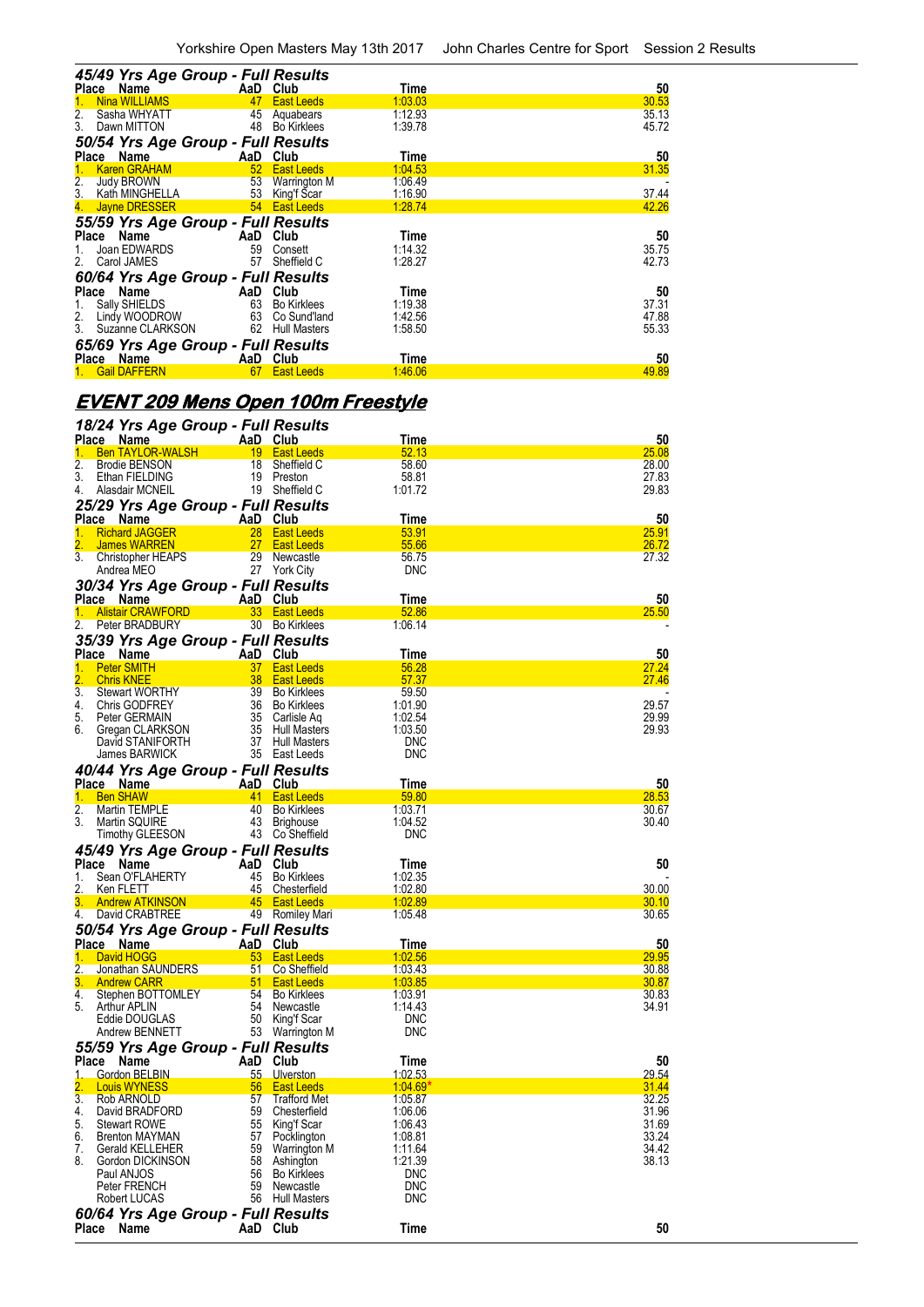| $1_{\cdot}$    | <b>Brian GODFREY</b>                 | 62 | Bo Kirklees         | 1:08.06    | 32.82 |  |  |  |
|----------------|--------------------------------------|----|---------------------|------------|-------|--|--|--|
| 2.             | <b>Trevor THEWLIS</b>                | 60 | Bo Kirklees         | 1:10.77    | 33.95 |  |  |  |
|                | 70/74 Yrs Age Group - Full Results   |    |                     |            |       |  |  |  |
|                | Place Name                           |    | AaD Club            | Time       | 50    |  |  |  |
| 1.             | Alex BROWN                           | 73 | <b>Blyth</b>        | 1:21.13    | 38.37 |  |  |  |
|                | 2. David NORVILLE                    | 70 | New Earswick        | 1:26.16    | 41.37 |  |  |  |
| 3 <sub>1</sub> | William NOBLE                        | 70 | Aguabears           | 1:27.64    | 40.44 |  |  |  |
|                | Colin GERRARD                        | 70 | RichmondDale        | <b>DNC</b> |       |  |  |  |
|                | 75 Yrs/Over Age Group - Full Results |    |                     |            |       |  |  |  |
| Place          | Name                                 |    | AaD Club            | Time       | 50    |  |  |  |
| $1_{\cdot}$    | Neil MACKINNON                       | 76 | <b>Trafford Met</b> | 1:27.24    |       |  |  |  |

# **EVENT 210 Womens Open 50m Backstroke**

|       | 18/24 Yrs Age Group - Full Results                                                                                                                                                          |                             |          |                                                  |                |
|-------|---------------------------------------------------------------------------------------------------------------------------------------------------------------------------------------------|-----------------------------|----------|--------------------------------------------------|----------------|
|       | Place Name AaD Club<br>1. Danielle DUNN<br>2. Emily JONES<br>2. 2. Emily JONES<br>3. Charlotte SMITH<br>4. Tamesha DENNIS<br>5. Rebecca SANDERSON<br>5. Rebecca SANDERSON<br>20 Bo Barnsley |                             |          |                                                  | Time<br>33.19  |
|       |                                                                                                                                                                                             |                             |          |                                                  | 34.30          |
|       |                                                                                                                                                                                             |                             |          |                                                  | 34.90          |
|       |                                                                                                                                                                                             |                             |          |                                                  | 35.87          |
|       |                                                                                                                                                                                             |                             |          |                                                  | 50.97          |
|       | 25/29 Yrs Age Group - Full Results                                                                                                                                                          |                             |          |                                                  |                |
|       | Place Name                                                                                                                                                                                  |                             | AaD Club |                                                  | Time           |
|       | 1. Helen MILLER                                                                                                                                                                             |                             |          | 27 York Tri                                      | 39.00          |
|       | 30/34 Yrs Age Group - Full Results                                                                                                                                                          |                             |          |                                                  |                |
|       |                                                                                                                                                                                             |                             | AaD Club |                                                  | Time           |
|       |                                                                                                                                                                                             |                             | 31       | Sheffield C                                      | 33.82          |
|       |                                                                                                                                                                                             |                             | 30       | <b>Bo Kirklees</b>                               | 34.84          |
|       | A<br>2. Lucy RODWELL<br>2. Deborah CROSSLAND<br>3. Joanne GRIME<br>35/30 V                                                                                                                  |                             |          | 31 Preston                                       | 35.62          |
|       | 35/39 Yrs Age Group - Full Results                                                                                                                                                          |                             |          |                                                  |                |
|       |                                                                                                                                                                                             |                             |          | Club                                             | <b>Time</b>    |
|       |                                                                                                                                                                                             |                             |          | <b>Boldon</b>                                    | 57.97          |
|       |                                                                                                                                                                                             |                             |          | <b>Hull Masters</b>                              | DNC            |
|       | <b>Place Name AaD</b><br>1. Tanya JOHNSON 37<br>Ann-Marie BLOWMAN 38<br>Suzanne WILLIAMS 36                                                                                                 |                             |          | <b>Hull Masters</b>                              | <b>DNC</b>     |
|       | <b>40/44 Yrs Age Group - Full Results<br/>Place Name AaD Club<br/>1. Sarah COATSWORTH 44 Bo Kirklees</b>                                                                                    |                             |          |                                                  |                |
|       |                                                                                                                                                                                             |                             |          |                                                  | Time           |
|       |                                                                                                                                                                                             |                             |          |                                                  | 38.35          |
|       | 2. Victoria WILFORD                                                                                                                                                                         |                             |          | 43 Bo Kirklees                                   | 38.52          |
|       | 45/49 Yrs Age Group - Full Results                                                                                                                                                          |                             |          |                                                  |                |
| Place | Name                                                                                                                                                                                        | AaD<br>46<br>48<br>49<br>49 | AaD      | Club                                             | Time           |
|       | 1. Melissa BRITTEN                                                                                                                                                                          |                             |          | Rotherham Mo<br><b>Bo Kirklees</b>               | 38.67<br>41.30 |
|       | 2. Joanne BROOK<br>3. Jane SEDMAN<br>3. Jane SEDMAN                                                                                                                                         |                             |          | King'f Scar                                      | 56.74          |
|       | Sarah GREAVES                                                                                                                                                                               |                             | 49       | <b>Bo Kirklees</b>                               | DNC            |
|       | 50/54 Yrs Age Group - Full Results                                                                                                                                                          |                             |          |                                                  |                |
| Place | Name                                                                                                                                                                                        |                             | AaD      | Club                                             | Time           |
| 1.    | Judy BROWN                                                                                                                                                                                  |                             | 53       | Warrington M                                     | 35.10          |
|       | 2. Jayne SIMPSON                                                                                                                                                                            |                             | 50       | <b>Boldon</b>                                    | 36.10          |
|       | 3. Carolyn IRVINE                                                                                                                                                                           |                             |          | <b>Bo Kirklees</b>                               | 38.18          |
|       | 4. Lynne DAWSON                                                                                                                                                                             |                             |          | Chapeltown                                       | 42.54          |
|       | 5. Jáyne DRESSER                                                                                                                                                                            |                             |          | 54 Bo Kirklees<br>50 Chapeltown<br>54 East Leeds | 46.17          |
|       | 60/64 Yrs Age Group - Full Results                                                                                                                                                          |                             |          |                                                  |                |
|       | Place Name                                                                                                                                                                                  |                             | AaD Club |                                                  | Time           |
|       | Wendy OFFORD                                                                                                                                                                                |                             | 63       | <b>Bo Kirklees</b>                               | DNC            |

# **EVENT 211 Mens Open 50m Backstroke**

| Place | 18/24 Yrs Age Group - Full Results<br>Name                                                                                                  | AaD             | Club               | Time           |
|-------|---------------------------------------------------------------------------------------------------------------------------------------------|-----------------|--------------------|----------------|
|       |                                                                                                                                             |                 |                    | 27.90          |
|       | 1. Ben TAYLOR-WALSH 1911 East Leeus<br>2. Nicholas SIMPSON 21 Boldon<br>3. Brodie BENSON 18 Sheffield C<br>4 Alasdair MCNEIL 19 Sheffield C |                 |                    | 31.68<br>32.74 |
|       |                                                                                                                                             |                 |                    | 33.47          |
|       | 25/29 Yrs Age Group - Full Results                                                                                                          |                 |                    |                |
|       | Place Name                                                                                                                                  | AaD Club        |                    | <b>Time</b>    |
|       | <b>Example 18 September 2016</b><br>Richard JAGGER                                                                                          |                 | 28 East Leeds      | 29.86          |
|       | 30/34 Yrs Age Group - Full Results                                                                                                          |                 |                    |                |
|       | <b>riace Name</b><br>1. Mark ROBINSON                                                                                                       | AaD             | Club               | Time           |
|       |                                                                                                                                             | 34              | Co Sund'land       | 32.17          |
|       | 35/39 Yrs Age Group - Full Results                                                                                                          |                 |                    |                |
|       |                                                                                                                                             | AaD             | Club               | <b>Time</b>    |
|       | – – – I <b>val∏e</b><br><mark>1. Philip PRATT</mark><br>2. Chris COST –                                                                     |                 |                    | 27.83<br>31.24 |
|       | Place Name<br>1. Philip PRATT 36 Bast Leeus<br>2. Chris GODFREY 38 Bast Leeds<br>2. Chris MATE 38 Bast Leeds                                |                 |                    | 31.81          |
|       |                                                                                                                                             |                 |                    |                |
|       | <b>40/44 Yrs Age Group - Full Results<br/>Place Name AaD Club<br/>1. Gavin CHAMBERS 40 Sheffield C<br/>Matthew BURROWS 40 Leyland Barr</b>  |                 |                    | Time           |
|       |                                                                                                                                             |                 |                    | 38.59          |
|       |                                                                                                                                             |                 |                    | <b>DNC</b>     |
|       | 45/49 Yrs Age Group - Full Results                                                                                                          |                 |                    |                |
| Place | Name                                                                                                                                        | AaD Club        |                    | Time           |
|       | 1. Sean O'FLAHERTY                                                                                                                          | 45              | <b>Bo Kirklees</b> | 31.63          |
|       | 2. Richard WITTY                                                                                                                            | $\frac{48}{45}$ | King'f Scar        | 43.51          |
|       | Steven HORNER                                                                                                                               |                 | Eston              | <b>DNC</b>     |
| Place | 50/54 Yrs Age Group - Full Results<br>Name                                                                                                  | AaD Club        |                    | Time           |
|       | 1. Russell MASON                                                                                                                            |                 | 54 Warrington M    | 32.61          |
|       | 2. David HOGG                                                                                                                               |                 | 53 East Leeds      | 35.06          |